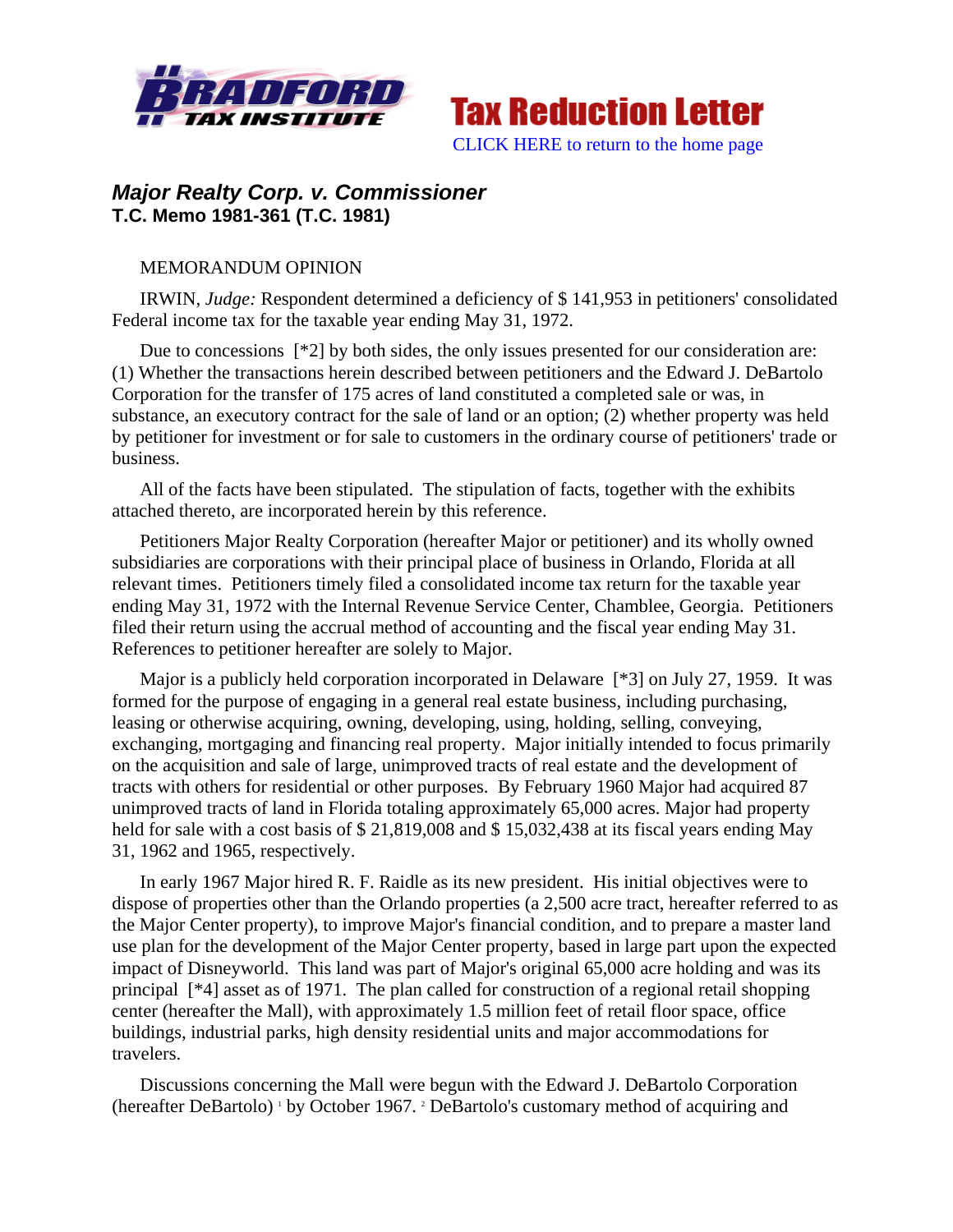developing shopping mall sites was through wholly-owned subsidiaries. Usually, DeBartolo would provide an initial capitalization of \$ 5,000 to the subsidiary and the subsidiary would then execute a lease or contract for the lease or purchase of a shopping mall site and take title to or possession of the property. At other times, the leases or contracts would initially be executed by DeBartolo and assigned to the subsidiary. Neither DeBartolo nor any of its subsidiaries has ever defaulted on any contract for the purchase of a mall site.

1 On December 19, 1967, Raidle sold Edward DeBartolo, President of DeBartolo, 25,000 shares of Major stock for \$62,500, requiring 10 percent down and the balance of \$56,250 plus interest due on or before December [\*5] 19, 1970. The balance of the purchase price, as represented by a promissory note dated December 19, 1967, was paid by Edward DeBartolo in accordance with the terms of the note. Major's stock was bid at \$ 2.25 per share on December 22, 1967, the closest trading date to the date of the sale. There were no asked prices listed for December 19. During 1968, the average daily bid price of Major's stock rose to a high of \$14.12 per share.

2 In a letter dated October 30, 1967, Edward DeBartolo wrote to A. A. Savill of the American Fletcher National Bank & Trust Co., who was also a member of Major's board of directors, in which he set forth a proposal to be submitted to Major for the purchase of approximately 100-120 acres of land:

Price is \$ 15,000 per acre. Purchase would be interest free for the first two years, interest at six (6%) percent to begin at third year. Purchase price would be fully subordinated to permanent or construction financing. Land to be paid off during the third, fourth and fifth years to be agreed upon by both parties.

Our alternate proposal would be that we would lease the same amount of land at \$ 1,200 per acre or give Major Realty the option to take 5 1/2 % [\*6] of our gross rents, excluding Mall and Common Area Maintenance and Merchants Association charges and any and all other charges for utilities. Term of lease would be thirty-five (35) years with six 10 year renewals.

Of the two deals, we would prefer the lease proposal. The land area to be purchased or leased is to be the one that we suggested for the center at our visit in Orlando or as a second choice the site that they had laid out for the center.

 On March 31, 1968, Major, as transferor, and DeBartolo, as transferee, entered into a Contract of Sale and Purchase for:

A tract of land of not less than 100 acres and not more than 175 acres located at the Southwest corner of the intersection of Kirkman Road and Orlando-Vineland Road. The exact dimensions of the tract shall be selected by Buyer, and approved by Seller, prior to closing, and verified by survey furnished by Seller. The Eastern boundary shall be the West right-of-way line on Kirkman Road, the Northern boundary shall be the South right-of-way of Orlando-Vineland Road, and the West boundary shall be parallel to Orlando-Vineland Road.

The purchase price was \$ 20,000 per acre, based upon the final number of acres as determined [\*7] by the Buyer and approved by the Seller. A sum of \$ 25,000 was deposited in escrow as earnest money.

Paragraphs 3.A. and 3.B. of the contract contained the following covenants:

A. *Of Seller*. Seller covenants that it is vested with fee simple title to the subject property and has power to sell the same. Seller further covenants that the said property has been duly annexed to the City of Orlando, that City utilities, including City sanitary sewerage and water,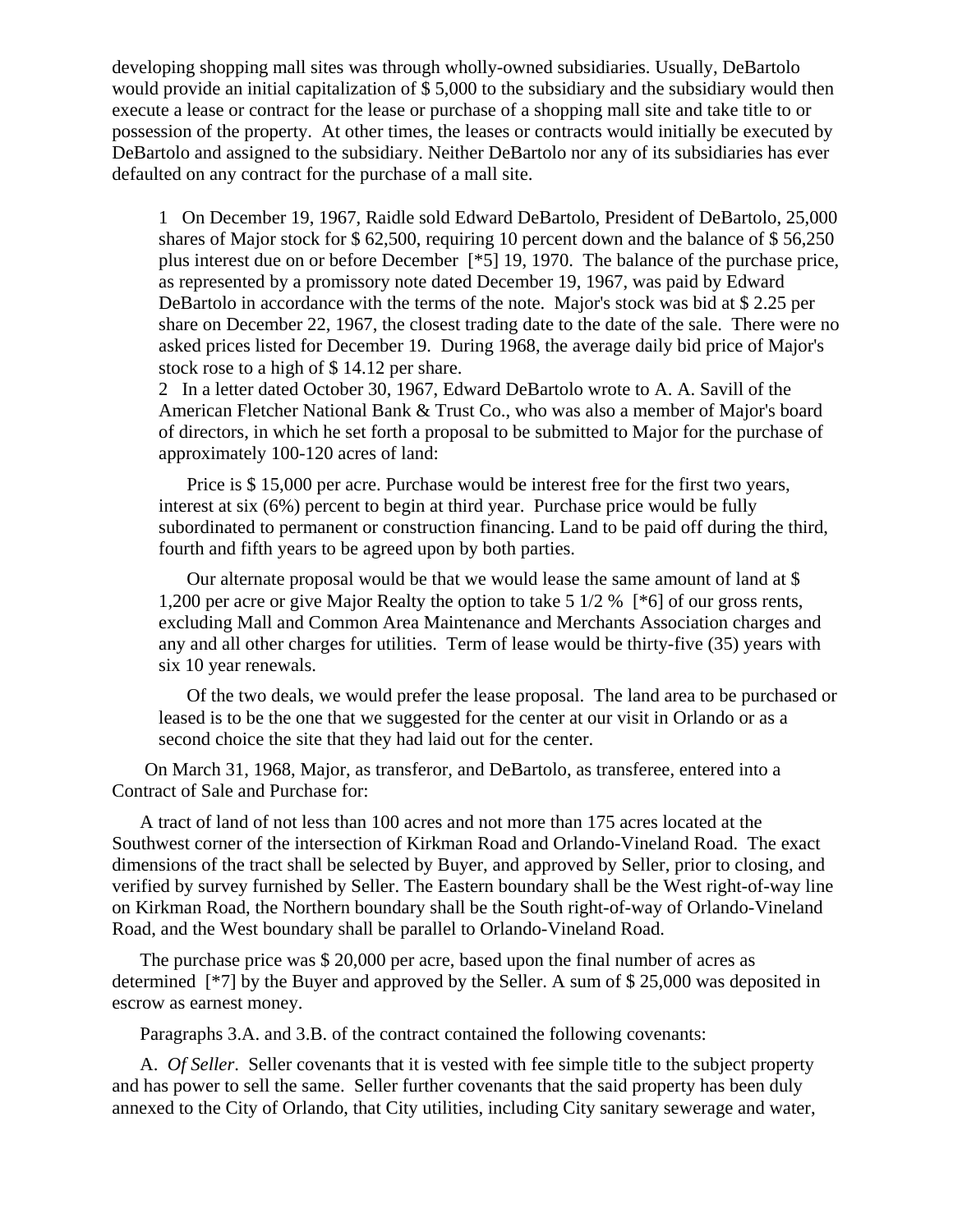are or will be available to the site without cost to the developer (other than on-site improvements and standard connection charges) and that the property, by closing or within one hundred twenty (120) days thereafter, will be zoned so as to permit the use of the property as a retail shopping center.

B. *Of Buyer*. Buyer covenants that it is acquiring the property for development and use primarily as a regional mall type retail shopping center. It further covenants that it will commence construction of a retail shopping center on said property no later than June 1, 1969; provided, however, that said date can be extended until a date not later than June 1, 1970, if, prior to June 1, 1969, Buyer furnishes to Seller evidence that [\*8] it has secured leases or letters of intent from at least one major department store for stores in said shopping center, and a construction schedule providing for construction to commence not later than June 1, 1970.

Paragraph 7 of the contract dealing with defaults provides in part:

If, prior to closing, the Seller fails to perform any of the covenants of this Contract, the aforesaid deposit shall be returned to the Buyer, on demand. If the Seller fails to perform any of the covenants of this Contract required to be performed after closing, the Buyer may elect to rescind this transaction and to receive back from the Seller all sums previously paid to the Seller. \* \* \* If Buyer fails to perform its covenant to commence construction on or before June 1, 1969 (or June 1, 1970), Seller shall have sixty (60) days thereafter in which to elect to rescind this transaction, in which event Buyer agrees to reconvey the property to Seller and to turn over to Seller all feasibility studies, engineering studies and architectural plans obtained by Buyer up to that time, in consideration of which Seller will return to Buyer all sums previously paid by Buyer to Seller, and cause Buyer's note and [\*9] mortgage to be satisfied and discharged.

At the time the contract of sale and purchase was executed, DeBartolo considered the covenants imposed upon it under paragraph 3.B. to be acceptable. While Edward J. DeBartolo, the President of DeBartolo, thought that the initial deadline was optimistic, based upon his personal relationship with one of the directors of Major Realty Corporation, he never thought that there would be a problem in getting an extention of the time requirements under the contract if DeBartolo could not comply with the covenants within the time stated.

Following the execution of the contract on March 31, 1968, representatives of DeBartolo made extensive efforts to secure tenants for the shopping mall through personal contact and correspondence and by accompanying prospective tenants to the site. Such prospective tenants included, among other, Jordon Marsh, Iveys, Sears, Penneys, Montgomery Ward and Woolworth. In addition, numerous businesses and individuals wrote to Major expressing an interest in acquiring space as tenants in the proposed Mall. These inquiries were forwarded to DeBartolo. At all times up to the eventual reconveyance of the property by DeBartolo [\*10] to Major, DeBartolo intended to use the property to construct a shopping mall, and from March 1969 up to the reconveyance of the property, DeBartolo was actively seeking an extension of time within which to comply with the covenants of paragraph 3.B. of the contract of sale and purchase.

The contract between DeBartolo and Major also gave DeBartolo the right to assign its interest in the contract to a subsidiary or affiliated corporation. The assignment would release DeBartolo from all its further obligations under the sales contract. On April 16, 1968, DeBartolo assigned the contract to its wholly-owned subsidiary, Florida Mall Corporation (hereafter Florida Mall). Florida Mall then released DeBartolo from all further obligations under the contract. At this time, Florida Mall had a capitalization of \$ 5,000.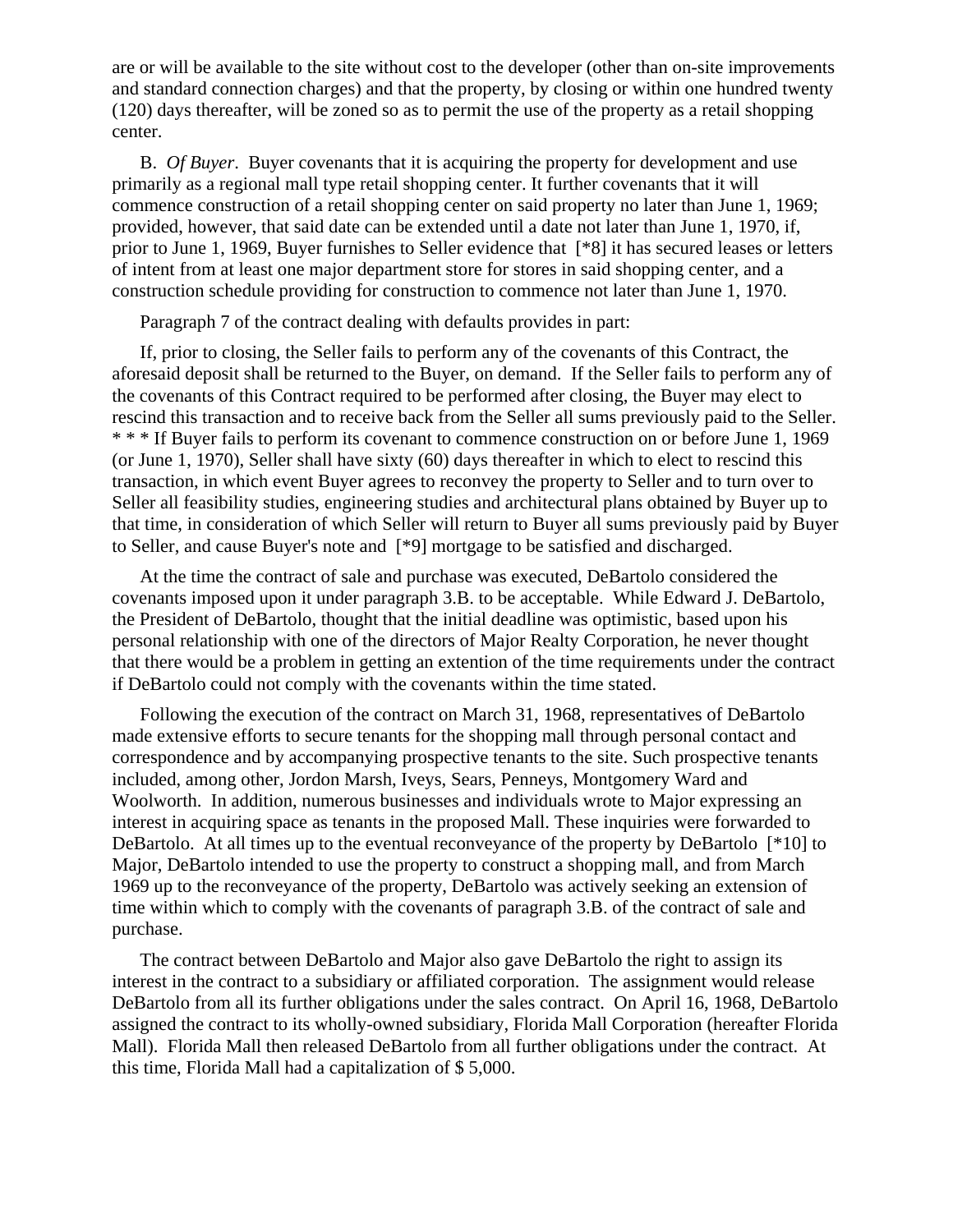The March 31 contract further provided that the seller "shall also pay the cost of Owner's Title Policy in the amount of the purchase price if the amount of the purchase price (including the purchase money note) is paid in full by June 1, 1970."

On April 22, 1968, counsel for DeBartolo and Florida Mall wrote to Lawyers Title Insurance Corporation requesting a title insurance [\*11] binder on the property to be purchased from Major. The letter further advised that although Florida Mall planned to have title to the property transferred to it from Major, the title policy would not be purchased or issued until the purchase price was paid. Because the commencement of construction had not been definitely determined, no reliable estimate of when the policy would actually be issued could be given. On May 21, 1968, Lawyers Title Insurance Corporation issued its interim title insurance binder and on May 22 forwarded the binder to DeBartolo. Two days later, Lawyers Title Insurance Corporation issued its endorsement to the binder and forwarded the endorsement to DeBartolo.

At the closing on May 22, 1968, Major delivered a warranty deed for the property to Florida Mall Corporation. <sup>3</sup> Florida Mall delivered to Major its note secured by a purchase money mortgage in the principal amount of  $$3,475,000$   $^{\circ}$  payable in two equal annual installments of  $$$ 1,158,333.33 and a final installment of \$ 1,158,333.34 due on or before February 1, of 1971, 1972, and 1973, respectively. The note bore interest at 6 percent, commencing on February 1, 1970. DeBartolo paid closing costs of [\*12] \$ 5,216.75.

3 The warranty deed executed by Major contained no mention of a right of rescission by Major upon the failure of Florida Mall to abide by the terms of paragraph 3.B. and 7 of the sales contract. Regardless of whether the rights and obligations set forth in these paragraphs survived the closing of the transaction, however, and regardless of whether there was any legal obligation to reconvey the property if Florida Mall failed to comply with the covenants set forth in paragraph 3.B., Florida Mall considered itself obligated under the provisions of the contract to reconvey the property to Major if it failed to comply with the covenants. The deed also included a provision that the use of the property was restricted to a regional type shopping mall until December 31, 1975.

4 The total purchase price was \$ 3,500,000 computed on 175 acres at \$ 20,000 per acre. As noted earlier, \$ 25,000 was previously deposited by DeBartolo as earnest money.

 Major and Florida Mall entered into a Supplement to Contract of Sale and Purchase, dated May 23, 1968. The parties agreed that the transaction would be closed by conveying to Florida Mall a parcel of land consisting of 175 acres, as described [\*13] in the Supplement to Contract of Sale and Purchase, <sup>5</sup> but that Florida Mall could, within 6 months after the closing, <sup>6</sup> select a different parcel of land not less than 175 acres. If the parcel finally selected differed from the parcel of land described in the deed and mortgage, the parties would execute such further documents as might be necessary to correctly describe the land. Florida Mall, however, decided on December 13 to proceed on the basis of the originally contemplated 175 acres, and a formal agreement was reached on March 25, 1969, and was recorded in the public records of Orange County. This agreement also described the land conveyed in greater detail than in the warranty deed.

5 The legal description of the land conveyed in both the warranty deed and Supplement to Contract was as follows:

being the easterly 175 acres of that part of Sections 13 and 24, Township 23 South, Range 28 East, Orange County, Florida, lying south of Orlando-Vineland Road; lying west of Florida State Road No. 435 (also known as Kirkman Road); and lying north of the right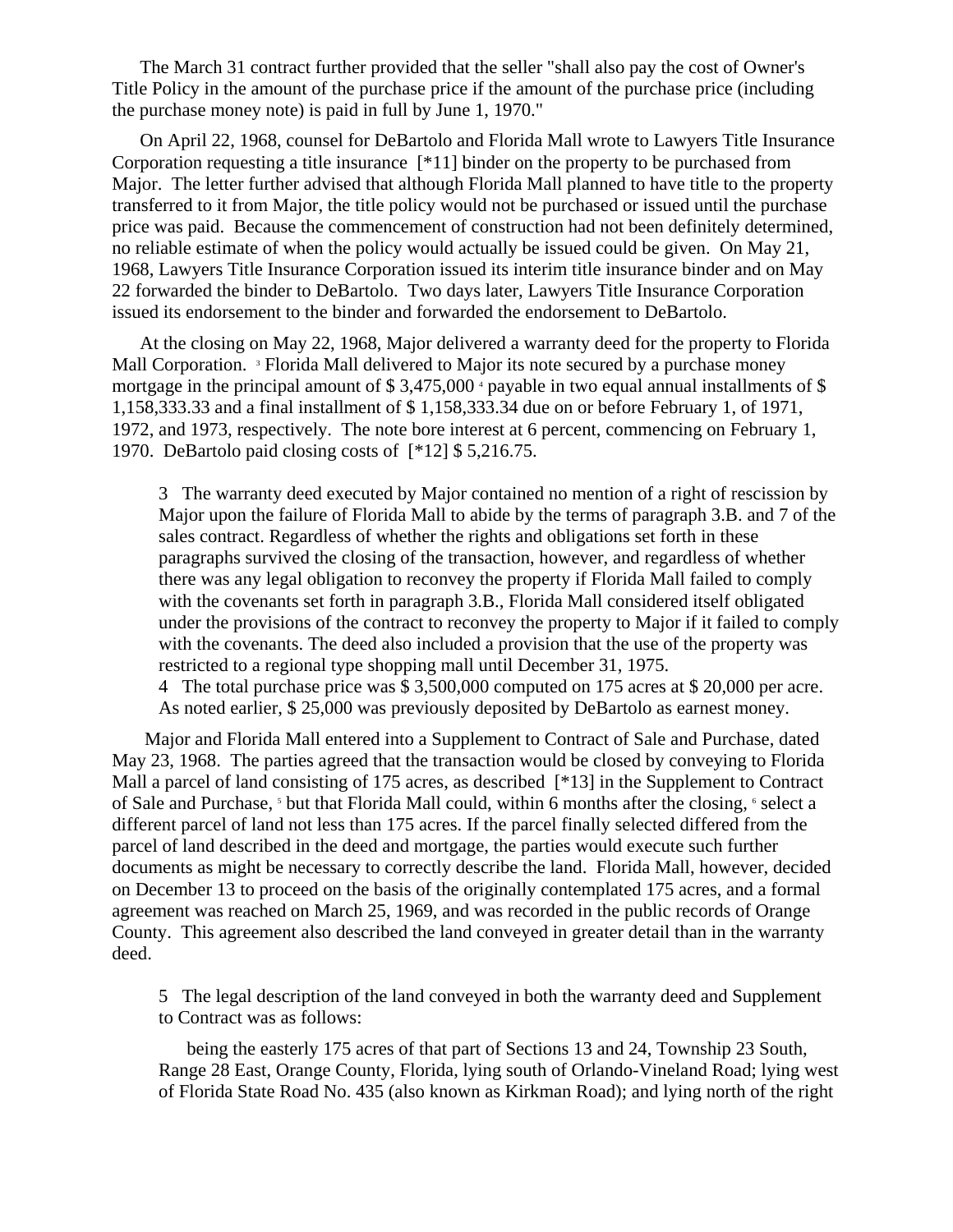of way of The Florida Gas Transmission Company in said Section 24; the westerly boundary of said tract being parallel to the cast [\*14] line of Section 13, aforementioned.

But the Supplement to Contract contained the following, additional language not in the warranty deed:

Notwithstanding the acceptance of the conveyance by the description set forth above, it is mutually agreed that in accordance with said agreement, the easterly line of said parcel shall be the west right of way line of Kirkman Road; the northerly bouindary line of said parcel shall be the south right of way line of Orlando-Vineland Road; and the west boundary line shall be parallel to Kirkman and shall contain 175 acres.

6 The original contract called for a closing date not later than May 31, 1968 unless there were any defects in title. The Supplement to Contract (although dated May 23, 1968) stated that the "Buyer wishes to cooperate with Seller's financing to close \* \* \* on or about May 22, 1968."

 The March 31, 1968 contract provided for the proration of real property taxes between Major and DeBartolo. To protect against the contingency that the taxes on the property would not be separately assessed in the year of sale, however, Florida Mall and Major amended the contract on May 27, 1968 to provide that in such event all real property taxes would [\*15] be paid by Major and that when separate tax bills became available, Florida Mall would reimburse Major.  $7$ 

7 This amendment was first proposed by Florida Mall on May 21, 1968.

On January 14, 1969, DeBartolo commenced negotiations with the First National Bank in Palm Beach for a loan of \$ 500,000 to finance part of Florida Mall's predevelopment costs for the Mall. The loan was granted in February 1969 upon the personal guarantee of Edward DeBartolo and his wife. The bank was apparently never told that Major had a right to rescind the sales contract upon Florida Mall's failure to meet the covenants. Interest of \$ 8,458.33 was paid on this note by Florida Mall.

On May 20, 1969 Edward DeBartolo went to Orlando to meet with Raidle. At the meeting, he consented to the construction of a temporary ditch and the widening of Kirkman Road. In total based upon an estimate prepared by DeBartolo's chief financial officer, predevelopment expenditures by the two corporations amounted to \$ 72,344.

Florida Mall was apparently unable to secure any leases or a letter of intent from a major department store, and it requested an extension until June 1, 1970 to begin construction but Major refused to grant [\*16] the request. On July 30, 1969, Major offered to grant an extension until October 1, 1969, but with the understanding that if construction was not started by October 1, Major would have 60 days from October 1 to rescind the transaction in accordance with the terms of the sales contract. Florida Mall rejected Major's proposal.

At a meeting held in September 1969, DeBartolo offered to pay the balance of the purchase price in accordance with the terms of the original note and mortgage, if the covenants of paragraph 3.B. of the contract were eliminated or extended. Major refused to grant any additional extension of time and DeBartolo agreed to reconvey the property to Major. <sup>8</sup>

8 As of November 1969, Major had been negotiating with other potential buyers of the 175 acres at much higher prices. Major also wanted to participate in development of the shopping center.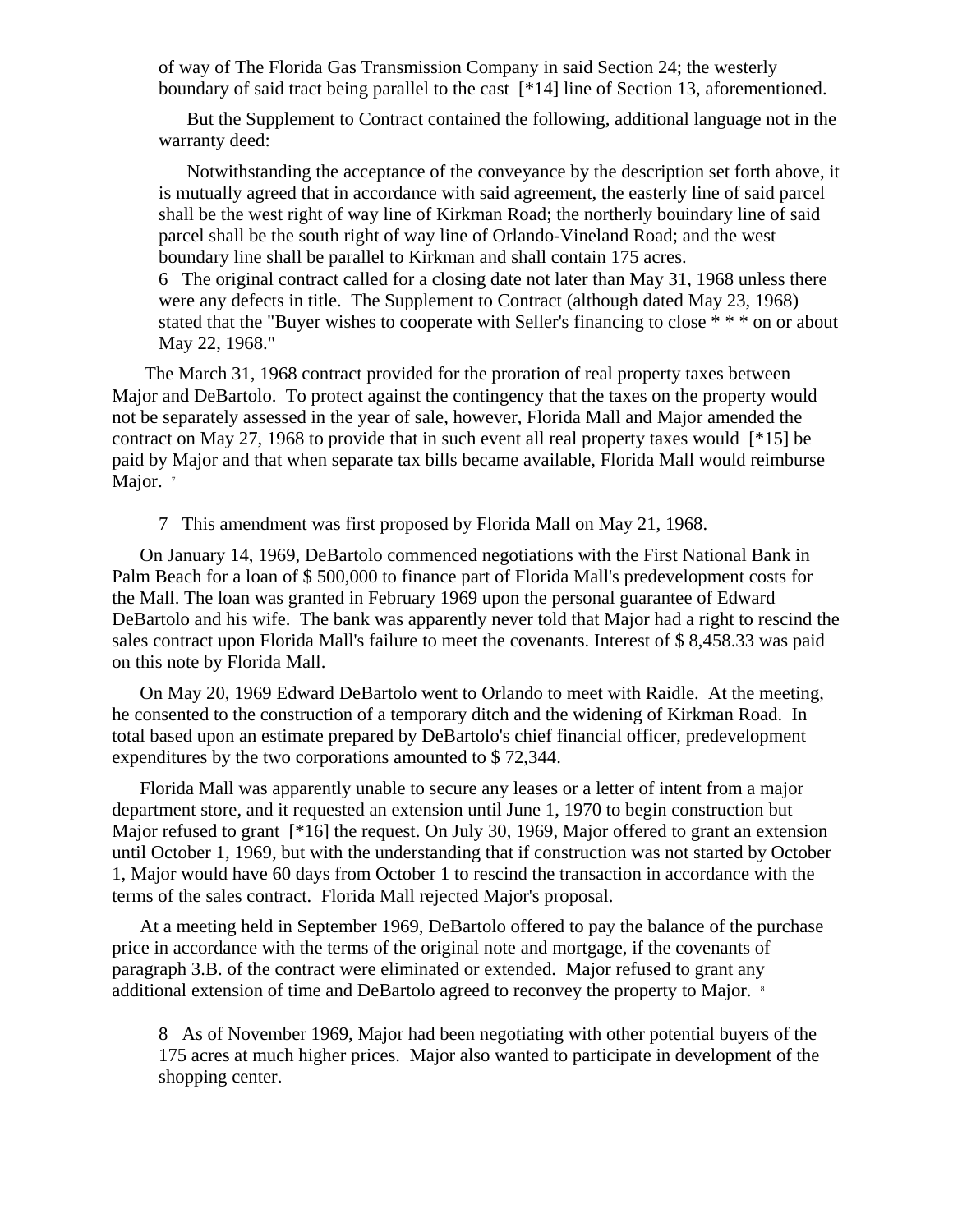On January 19, 1970, Major, DeBartolo, and Florida Mall entered into a Mutual Release Agreement. Major returned the \$ 25,000 deposit and cancelled the mortgage from Florida Mall. On March 23, 1970, DeBartolo paid Major \$ 9,014.47 as its prorated share of real property taxes for 1968 and 1969.

Following the parties' agreement  $[*17]$  to reconvey the property to petitioner, petitioner contacted other developers of shopping malls in an effort to have one of them acquire the property and construct a shopping mall thereon. Those efforts to sell the land to other developers continued until the time Major agreed to convey the entire Major Center tract, including the former Florida Mall property, to the Major Center Limited Partnership. As of June 27, 1978, no shopping center has been constructed on the Major Center property.

As of January 31, 1968, Major had entered into a Note Purchase Agreement with various parties whereby it was agreed, among other things, that Major would issue up to \$ 6,000,000 in principal amount of 7 percent secured notes due March 1, 1983. These notes would be secured by an Indenture of Mortgage and Deed of Trust to The First National Bank at Orlando, as trustee, encumbering all of Major's property in Orlando, Florida (including the property subsequently sold to Florida Mall). The Note Purchase Agreement permitted the sale by Major of the property used as collateral, provided that portions of the sales proceeds, including purchase-money mortgages taken back from purchasers, were turned over [\*18] to the indenture trustee. The Note Purchase Agreement also limited the initial aggregate principal amount of the notes to \$ 3,800,000, but authorized the issuance of additional amounts upon deposit with the trustee of additional collateral in the form of new purchase-money mortgages in amounts in excess of certain minimums. By depositing with the trustee, the purchase-money mortgage received from Florida Mall, Major was able to issue additional notes totaling \$ 2,200,000. Yet after the reconveyance of the property and the cancellation of the Florida Mall mortgage used to secure the issuance of the additional notes, Major was not required to repay any of such additional notes in advance of their original due dates.

Major reported a gain of \$ 3,152,170 on the sale of the 175 acres to Florida Mall on its income tax return for its fiscal year ending May 31, 1968. *'* When Major subsequently reacquired the property, it recorded its cost basis at the reacquisition price. Respondent determined that the Florida Mall transaction did not constitute a completed sale as of May 31, 1968, but was an executory contract or option transaction between the parties. Accordingly, the tax basis of [\*19] the 175 acres (which were subsequently sold in 1972 as part of the sale of the entire Major Center property) was determined to have been improperly increased by Major by the amount of gain recognized.

9 As of May 31, 1967, Major had a deficit of \$ 6,880,308 in its retained earnings account; Major reported net income of \$ 3,116,350 on its fiscal year ending May 31, 1968, thereby reducing its deficit in its retained earnings account as of that date to \$ 3,763,958. Additionally, Major (and its subsidiaries) had net operating losses of \$ 283,835 in 1964, \$ 1,167,640 in 1965, \$ 1,341,269 in 1966, and \$ 2,618,148 in 1967. It had taxable income in its fiscal year ending May 31, 1968 (before a net operating loss deduction) of \$ 1,004,881.

The Securities and Exchange Commission (hereafter SEC) instituted a proceeding pursuant to section 15(c)(4) of the Securities Exchange Act of 1934, to determine whether Major failed to comply with section 13 of the Exchange Act as a result of filing annual reports on Form 10-K for the fiscal years ending May 31, 1968 and 1969 which failed to comply with the Commission's Accounting Series Release Number 95 in relation to the Florida Mall transaction. Major [\*20] submitted an offer of settlement and, solely for the purpose of that proceeding, consented to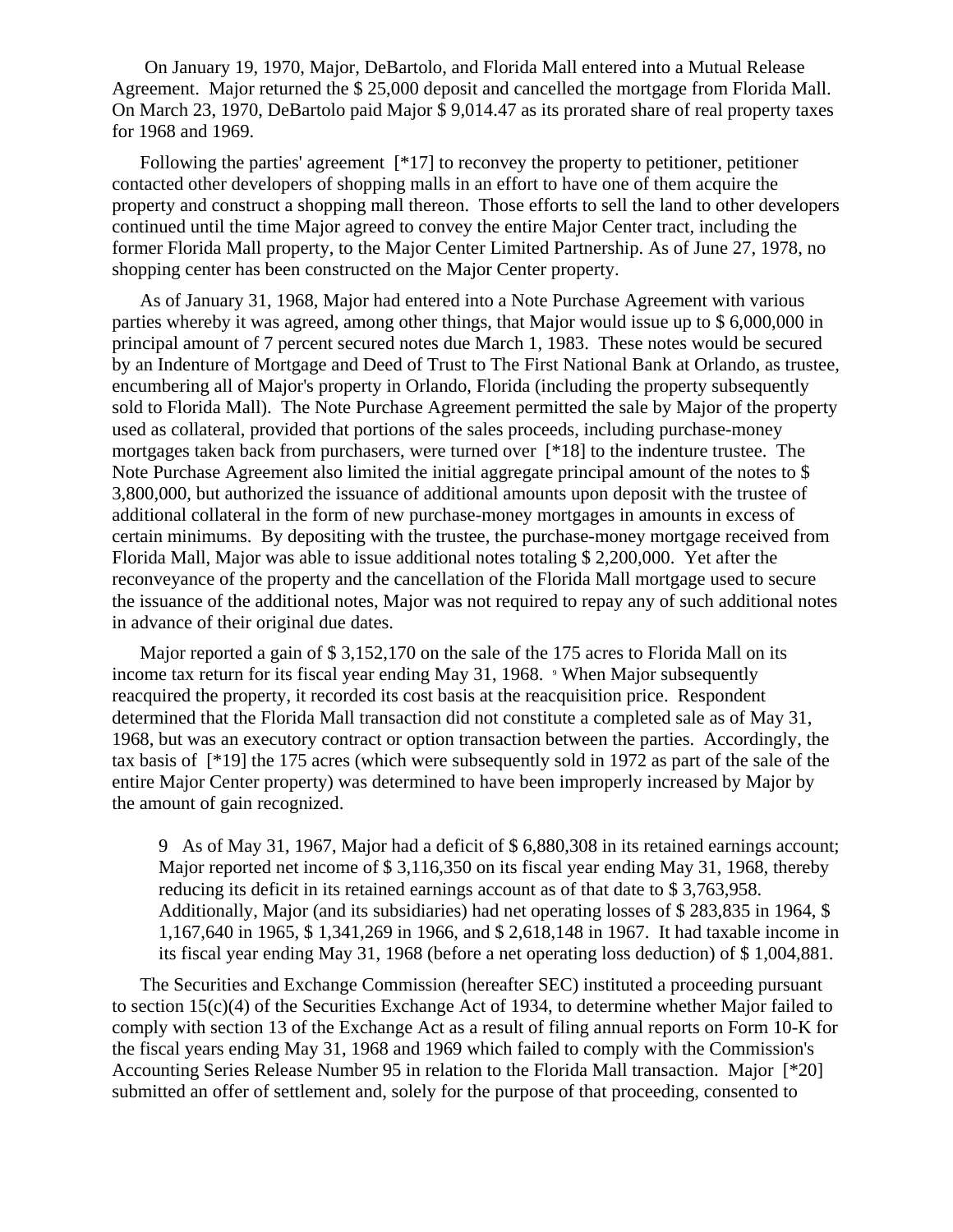findings consistent with the allegations in the Statement of Matters filed by the SEC's Division of Corporate Finance that its annual reports were misleading and deficient in their treatment of the Florida Mall transaction.

As a result of the SEC proceedings, Major restated its financial statements. In these restatements, no effect was given to the Florida Mall transaction in Major's fiscal year ending May 31, 1968; the \$ 25,000 cash Major received as a downpayment was classified as a deposit liability on its balance sheet for its fiscal year ending May 31, 1969.

On December 29, 1971, Major and Gulf Oil Real Estate Development Company (hereafter GOREDCO), a subsidiary of Gulf Oil Corporation, entered into an agreement providing for the formation of a limited partnership to be named Major Center Limited with Major and GOREDCO each to own 50 percent. The agreement also provided for the acquisition by the partnership of the 2,500-acre Major Center property. The proposed formation of the partnership and sale of the Major Center property, however, had to be approved by Major's shareholders. [\*21] If shareholder approval was not obtained by May 1, 1972, the agreement could be terminated by either party without liability. On March 30, 1972, Major sent a formal notice of a special shareholders meeting, along with a proxy statement containing pertinent information concerning the proposed sale of the Major Center property to the Major Center Limited Partnership. Approval was granted at a special meeting held on April 20, 1972.

The partnership agreement between petitioner and GOREDCO was executed on April 24, 1972 and a warranty deed transferring the Major Center property to GOREDCO for \$ 36,915,883 was executed on that date. The partnership executed a purchase-money mortgage in the amount of \$ 30 million in partial payment for the property.

The formation of the Major Center Limited with GOREDCO and Major's subsequent sale to it of the Major Center property (later renamed Florida Center) relieved Major of a substantial financial and managerial commitment, and enhanced its financial position. At the same time, Major retained a half interest in the future development and profits of Major Center. Major's management was thus free to pursue new projects and had a greater ability [\*22] to obtain financing. The sale was also important for the development of the Major Center property itself. Major had forecasted that it would take it between 12 and 15 years to gradually sell or develop the property but with the additional capital GOREDCO could supply, it would take only 4 to 8 years.  $10$ 

10 Raidle, in his address to Major's stockholders on April 20, 1972, stated, in part:

The difference between the timing is that they [GOREDCO] have the monies available to do things, to hold property, and the residual which will be kept in the partnership, the apartments, the commercial buildings, the shopping centers, are such that we will have an on-going income, where previously we were not in a position as Major to do that.

All of Major's property was classified as property held for sale through its May 31, 1967 fiscal year. During its fiscal year ending May 31, 1968, however, Major divided its land and holdings into two categories, one entitled "Held for Sale" and one entitled "Held for Development." The only property placed in the Held for Development category was the Major Center property (excluding the 175 acres previously transferred in the Florida Mall transaction).

11 Property [\*23] in the "Held for Sale" category was valued as of May 31, 1968 at cost, at \$ 3,230,409.61; the Major Center property was valued, at cost, at \$ 4,974,485,52 (excluding the 175 acres sold to Florida Mall).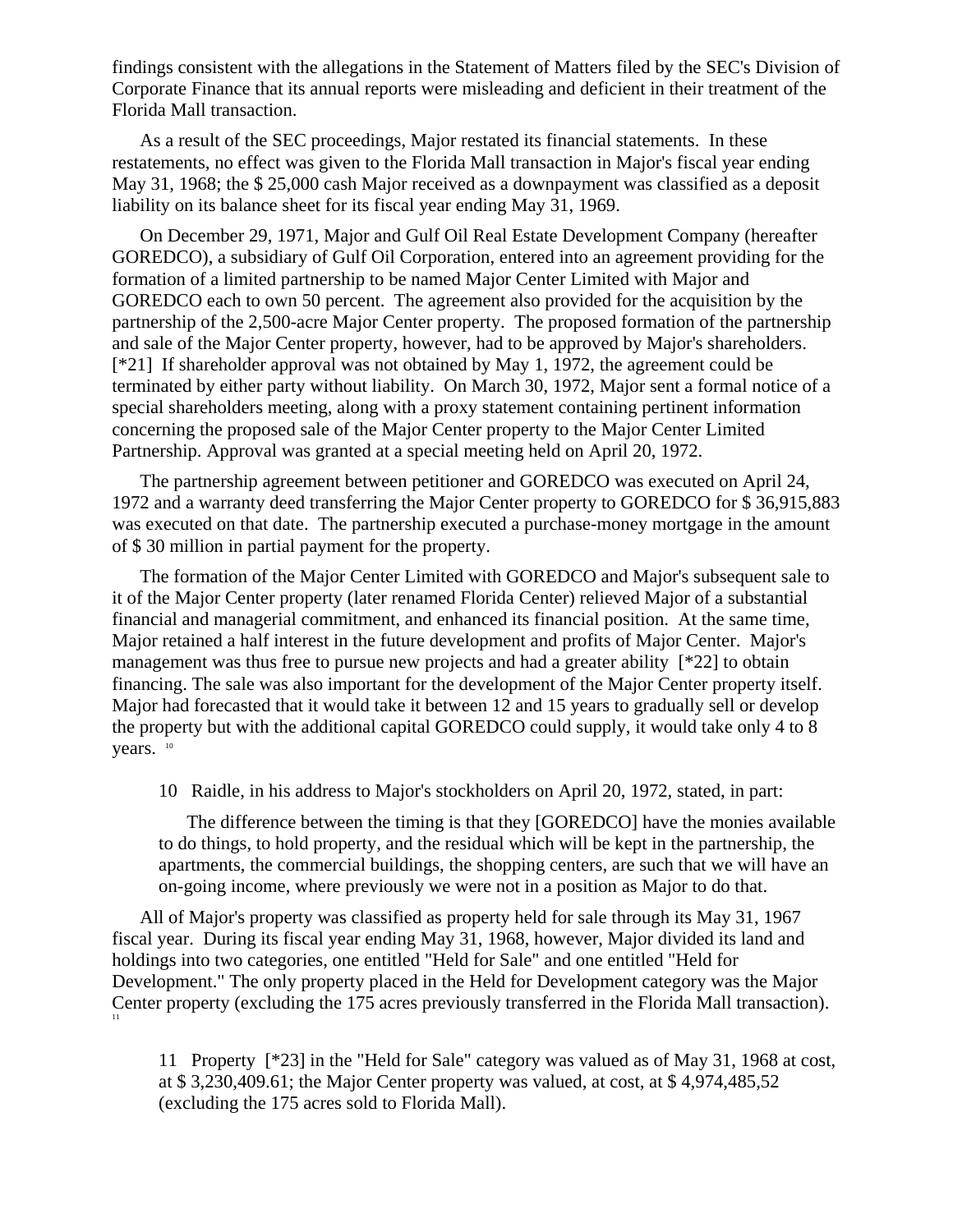The majority of Major's income for its fiscal years ending May 31, 1969 through May 31, 1972 came from the sale of real estate; for its 1971 and 1972 fiscal years, its major source of income was from the sale of real estate within the Major Center property, its primary asset. In its fiscal year ending May 31, 1968, Major sold approximately 54 acres of land for a total sales price of \$ 2,500,000. Sales for the following 6-month period were of 29 acres for \$ 2,300,000. Additionally, Major had under contract to sell 67 acres for a price of \$ 4,500,000. Sales for its fiscal year ended May 31, 1969 totaled 5,762 acres for \$ 2,074,864 and for its fiscal year ended May 31, 1970 totaled 5,211 acres for \$ 621,725. Sales of real estate for the following 2 years were all within the Major Center project and totaled \$ 2,803,102 in fiscal year 1971 and \$ 4,564,660.60 in fiscal year 1972. 12

12 *Sales for FYE 5-31-71* (All within Major Center Project)

| <b>Site</b>                 | Amount         |
|-----------------------------|----------------|
| Valle Steak House           | \$250,000.00   |
| <b>Howard Johnson Motel</b> | 758,000.00     |
| <b>Sheraton Motel</b>       | 1,087,296.80   |
| <b>Glen Turner Location</b> | 688,936.00     |
| Lot Sales                   | 11,350,00      |
| <b>Land Sale</b>            | 7,519.20       |
|                             | \$2,803,102.00 |

*Sales* [\*24] *for FYE 5-31-72* (All within Major Center Project)

| Site                 | Amount |                |
|----------------------|--------|----------------|
| <b>Standard Oil</b>  |        | \$200,000.00   |
| Company              |        |                |
| Department of        |        | 28,250.00      |
| Transportation       |        |                |
| Meleen Hotel         |        |                |
| Corp.                |        |                |
| (Court of Flags)     |        | 489,465.00     |
| Rodeway Inn          |        | 541,715.07     |
| Court of Flags #2    |        | 831,243.00     |
| & 43                 |        |                |
| Davis Bros. Motel    |        | 150,000.00     |
| Meleen Hotel         |        |                |
| Corp.                |        |                |
| (Court of Flags)     |        | 443,835.00     |
| <b>Standard Oil</b>  |        | 150,000.00     |
| <b>Carlton House</b> |        | 513,435.00     |
| Goodwin & Cohn       |        | 375,000.00     |
| (motel)              |        |                |
| Condominiums         |        | 833,717.53     |
| <b>Lot Sales</b>     |        | 8,000.00       |
|                      |        | \$4,564,660.60 |

During the years 1968 through May 31, 1972, prior to the sale of the Major Center property to Major Center Limited, Major spent \$ 1,530,708.31 in development costs for platting four subdivisions covering 415 acres and for other improvements, including subdivision streets, utilities, and drainage structures.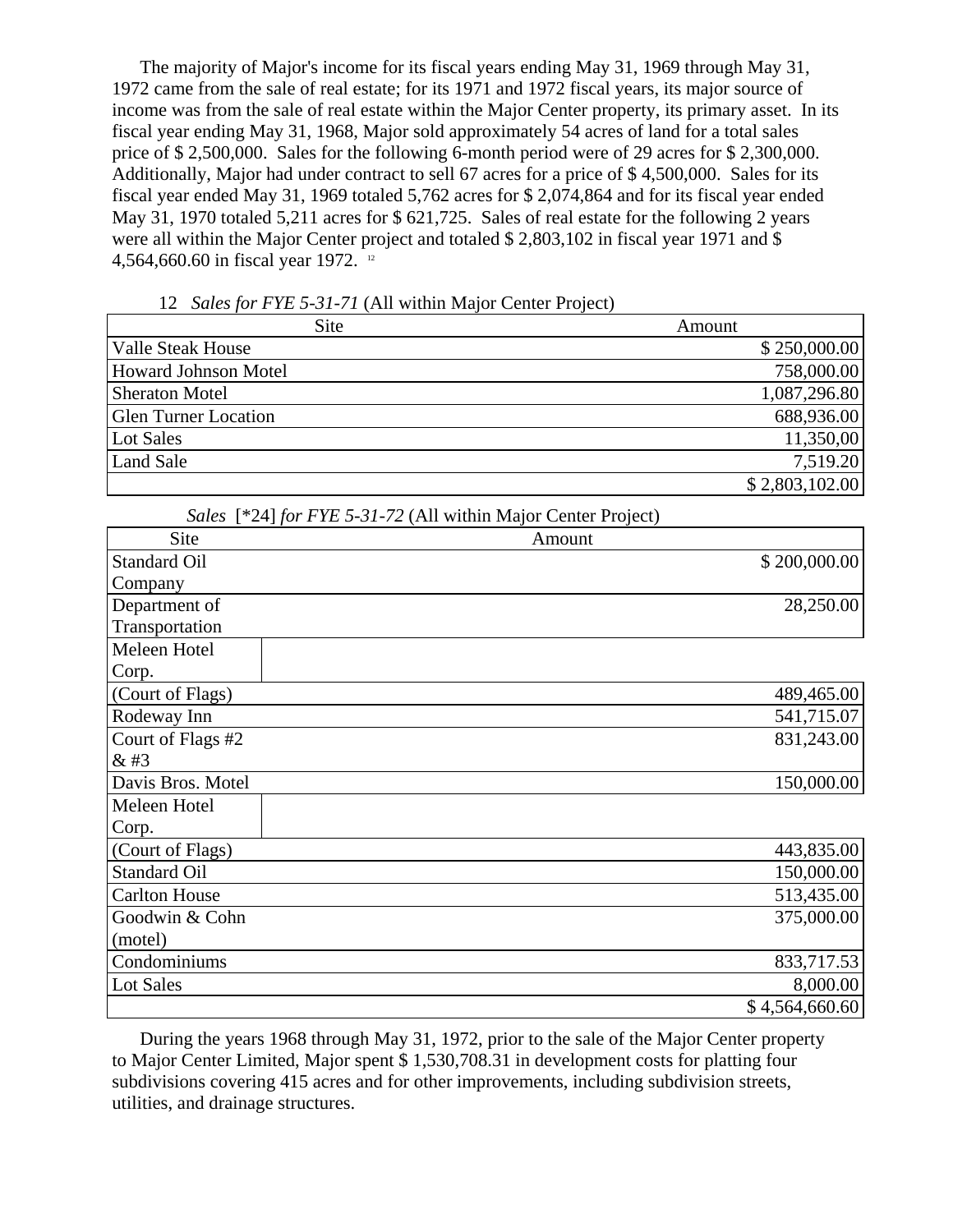As of 1969, work was underway by the City of Orlando, the Florida State Department of Transportation, and Major to install and improve roads, sanitary services, water mains, drainage structures, and other site improvements called for in the master plan for the development of the Major Center property. Ideally, Major hoped to be able to develop the property itself or remain as a joint venturer in the development of any property it sold, or possible lease the [\*25] property. Among the projects Major planned to commence as soon as site improvement work was completed were a 240-room Howard Johnson Motor Lodge, to be owned and operated by a subsidiary of Major, a 200-room Rodeway Inn, to be owned by a joint venture between Major and Rodeway Inns of America, a 160-room Best Western Motor Lodge to be operated by a Daytona Beach, Florida, motor lodge operator on a participating ground lease from Major, a 1,500 seat capacity Valle Steak House Restaurant, a 36,000 square foot office building to be built in a joint venture by Condev Corporation and Major for use as Condev Corporation's headquarters, two 18-hole golf courses to be built and operated by Major, and a 200-unit garden apartment complex to be built by Major. Serious consideration was being given to expanding in the mobile home park field. In addition, Major agreed to form a joint venture with Condev Corporation for development of an office-industrial park, incorporating the Condev Corporation office building. Many other projects were in various stages of negotiation and planning, including an office and headquarters building for Major.

During 1969 Major entered into a joint venture with [\*26] Rodeway Inns in which Major would contribute the land and Rodeway Inns construct the building; they would then split the profits equally. Major also entered into a ground lease with Best Western based upon room rental receipts and food and beverage sales.

During the fiscal year ending May 31, 1970, Major constructed an 18-hole golf course, owned and operated by one of its wholly-owned subsidiaries. Construction was also begun on the first 40 units of a 90-unit condominium complex being developed by Major. Major had also entered into a joint venture to develop rental apartment units. In addition, Major sold 8 acres of property to a joint venture for construction in June 1972 of a 17-story Sheraton Hotel. The same joint venture also proposed creation of a 50-acre motel park in which they would purchase a 5 acre site and lease the balance of the ground on a minimum annual rental against 6-1/2 percent of the gross income from the operation of the motels. An option was granted by Major to Blaine Millard to purchase approximately 9 acres of land in Florida Center to construct a Quality Court motel. Major also began developing plans to construct a two-story office building in which [\*27] it would occupy the top floor for its corporate headquarters and lease the ground floor. Negotiations were begun with Colonel Sanders' Inns to lease a site in the southwest quadrant of the property. In its annual stockholders report for its 1970 fiscal year, Major stated that:

We believe that fiscal year 1970 brought us through the point of having achieved necessary engineering, planning and initial development work of our Orlando properties so that these properties would be ready to begin generating returns for your company through sales to other developers or through development by your company.

During its 1971 fiscal year, Major consummated sales to Howard Johnson for the construction of a motel and to Valle Steak House Restaurant. Originally, as noted earlier, Major had contemplated that it would build and operate the Howard Johnson (as a franchise) but it decided that it would be more beneficial to sell the site. A new road was being constructed in the southwest quadrant of Florida Center, opening up an an additional 115 acres for sale or development. A service station site was sold to Standard Oil and Major was studying the possibilities of either selling or leasing more [\*28] such sites. Other inquiries were received by Major to purchase over 40 acres of land within the Florida Center. A second, smaller Sheraton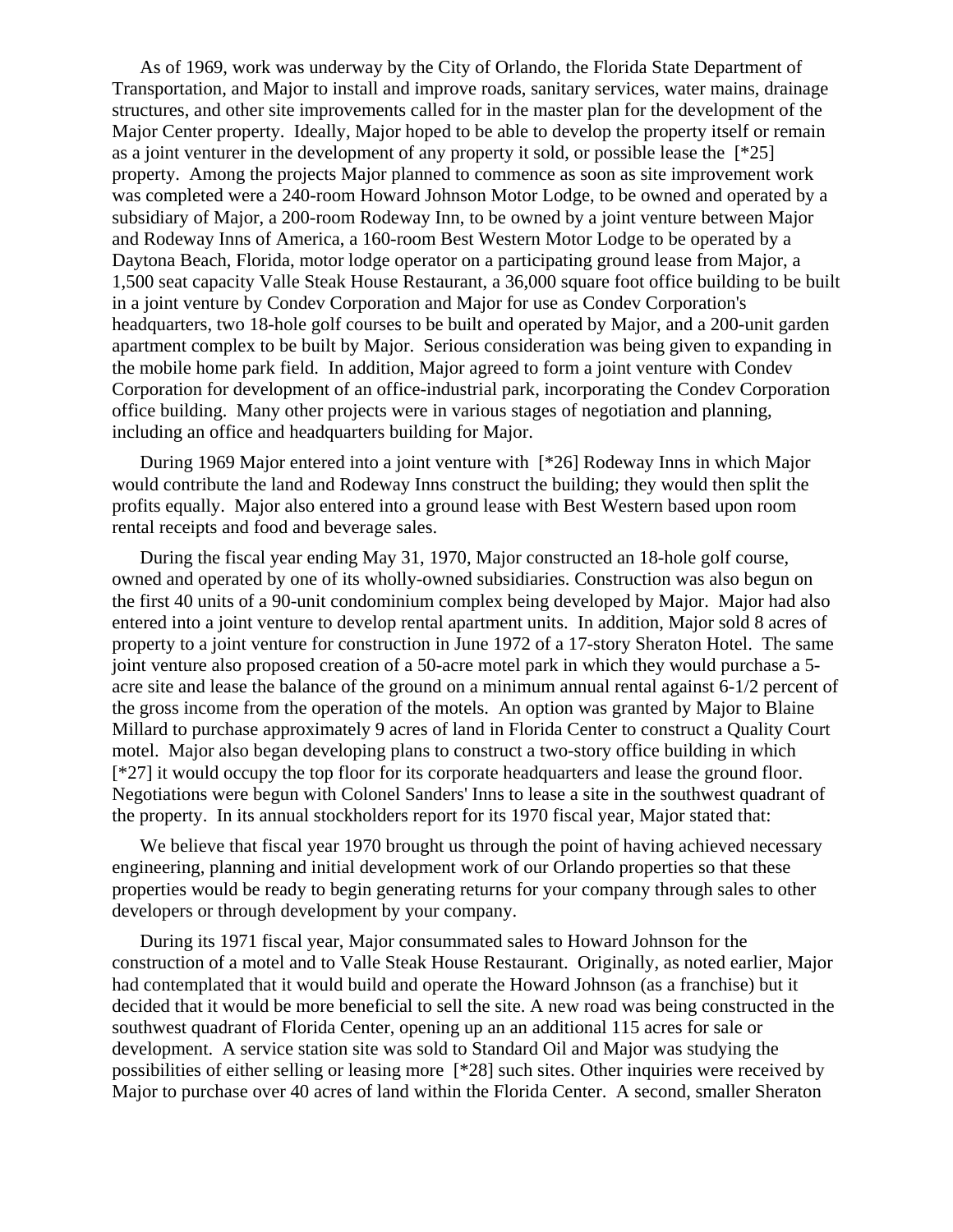was started in an area called "The Court of Flags," a group of seven hotel-motels covering approximately 19 acres purchased by the Walsh-International Hotels Management Corporation joint venture. Major was also engaged in constructing a 30-unit apartment house in a joint venture with Walden Investment Corporation.

During its 1972 fiscal year, Major purchase a 5,800-acre tract of land in Lake County, Florida, for \$ 5,800,000. In December 1971 it purchased 640 acres of industrial property south of the Orlando city limits for \$ 4,000,000. It platted 85 acres of the property and contracted for its grading, paving, drainage, sewage, and water. While this work was being done, it sold 83 acres of this tract. Construction was started on a five-story building (to be owned by Major). Major also formed a subsidiary, MRC Hotel Corporation, which purchased exclusive franchise rights for La Quinta Motor Inns in four southern states. Major planned on opening a minimum of 20 motor inns, over the subsequent 5 years, which it would own and operate; it also [\*29] planned to subfranchise.

Also during its 1972 fiscal year, Major completed construction of the new road within the Florida Center, thereby opening up several motel and commercial sites for sale. Major also hoped to start construction on two or three large apartment facilities and on a small shopping center on a 18-acre tract which had already been cleared in early 1971.

In its consolidated income tax return for its fiscal year ended May 31, 1972, Major reported the sale of the Major Center property as a long-term capital gain. In his notice of deficiency, respondent determined that the transaction did not qualify as a capital gain, but represented ordinary income. As noted before, respondent also increased the gain reported on the 1972 sale by decreasing the claimed basis in the portion of the property which had purportedly been sold to Florida Mall in 1968 and subsequently repurchased by Major. Respondent determined that the increased cost basis taken upon the repurchase was improper; since there had never been a bona fide sale, the 175 acres retained its original pre-1968 basis.

## *Issue 1*

We first address the issue of whether the transfer of the warranty deed pursuant to the [\*30] sales contract constituted a completed sale of the 175 acres, as petitioner contends, or was in substance either a contract for the sale of land  $\frac{13}{12}$  or a deposit in exchange for an option,  $\frac{14}{14}$  as respondent contends. The question of when a sale is complete for Federal income tax purposes is essentially a question of fact to be resolved by a consideration of all the surrounding facts and circumstances. *Tennessee Natural Gas Lines v. Commissioner*, 71 T.C. 74 (1978); *Baird v. Commissioner*, 68 T.C. 115, 124 (1977); *Deyoe v. Commissioner*, 66 T.C. 904, 910 (1976); *Harmston v. Commissioner*, 61 T.C. 216, 228 (1973), affd. per curiam 528 F.2d 55 (9th Cir. 1976). Among the factors to be considered in determining when a sale is complete are the transfer of legal title and the shift of the benefits and burdens of ownership of the property. *Tennessee Natural Gas Lines*, *supra*; *Merrill v. Commissioner*, 40 T.C. 66, 76 (1963), affd. per curiam 336 F.2d 771 (9th Cir. 1964). Generally, a sale is completed upon the first of these events to occur. *Tennessee Natural Gas Lines*, *supra*. 15 There are no hard and fast rules that can be used in determining when a sale is consummated, however, and no single [\*31] factor is controlling. The transaction must be viewed as a whole and in light of the surrounding circumstances. *Commissioner v. Segall*, 114 F.2d 706, 709 (6th Cir. 1940), revg. on other grounds 38 B.T.A. 43 (1938), cert denied 313 U.S. 562 (1941); *Penn-Dixie Steel Corp. v. Commissioner*, 69 T.C. 837 (1978); *Estate of Franklin v. Commissioner*, 64 T.C. 752, 763 (1975), affd. 544 F.2d 1045 (9th Cir. 1976). Cf. *Ragghianti v. Commissioner*, 71 T.C. 346 (1978), on appeal (9th Cir. March 13, 1979).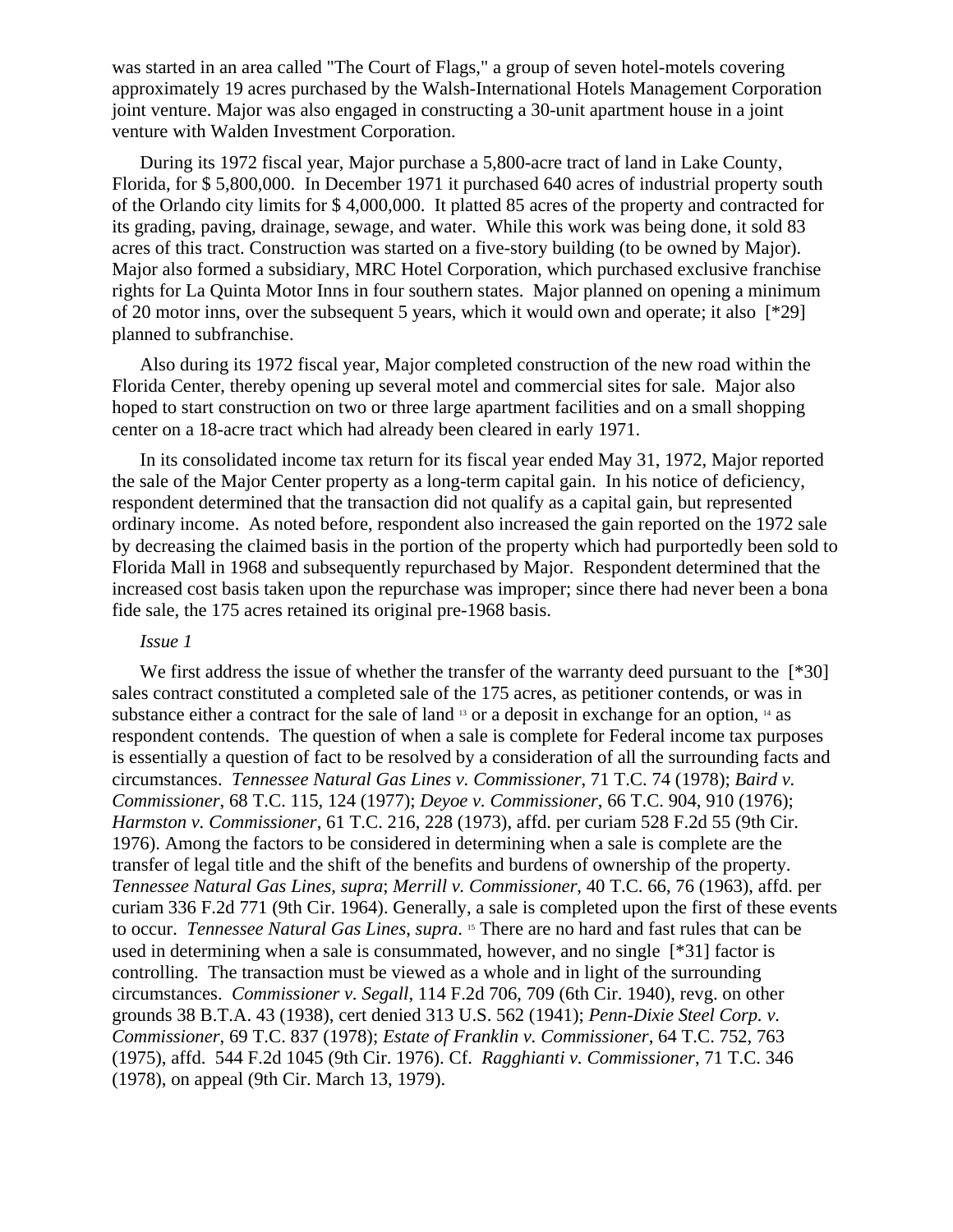13 Petitioner does not contend that the sales contract of March 31, 1968, was other than an executory contract for the purchase of real estate and it is clear that such an executory contract is insufficient to constitute a completed sale. *Lucas v. North Texas Lumber Co*., 281 U.S. 11 (1930); *Chapin v. Commissioner*, 180 F.2d 140 (8th Cir. 1950), affg. 12 T.C. 235 (1949); *Commissioner v. Union Pacific Railroad Company*, 86 F.2d 637 (2nd Cir. 1936); *Commissioner v. North Jersey Title Insurance Co*., 79 F.2d 492 (3rd Cir. 1935); *Merrill v. Commissioner*, 40 T.C. 66 (1963), affd. 336 F.2d 771 (9th Cir. 1964); *Alderson v. Commissioner*, 38 T.C. 215, 221 (1962); *Consolidated Gas & Equipment Co. of America v. Commissioner*, 35 T.C. 675 (1961); [\*32] *Ennis v. Commissioner*, 17 T.C. 465 (1951); *Gilken Corp. v. Commissioner*, 10 T.C. 445 (1948), affd. 176 F.2d 141 (6th Cir. 1949); *Number Nine Plantation v. Commissioner*, 23 B.T.A. 974 (1931); *Bourne v. Commissioner*, 23 B.T.A. 1288 (1931), affd. 62 F.2d 648 (4th Cir. 1933), cert. denied 290 U.S. 650 (1933).

14 Respondent refers to Raidle's address to stockholders on November 25, 1969 in which reference was made to the transaction as "on an option sale basis." In the context of the entire speech, however, this statement is of little probative weight.

15 In this respect, both respondent and petitioner on brief allude to the doctrine of equitable conversion, whereby equitable title passes to the purchaser at the time a contract is signed (so that any loss or damage to the property defalls the purchaser). This doctrine applies in Florida. *Estate of Sweet v. First National Bank of Clearwater*, 254 So.2d 562, 563 (Fla. Dist. Ct. App. 1971). It is clear that a contract to sell real estate which operates to invoke the doctrine (which respondent argues does not apply here because the contract and supplemental contract do not adequately describe the land to be conveyed) is insufficient of itself [\*33] to effectuate a completed transaction for tax purposes since the transfer of title and full payment were conditions to the completion of the transaction. *Lucas v. North Texas Lumber Co*., 281 U.S. 11 (1930).

Moreover, under the specific terms of the original contract of March 31, 1968, the obligation to purchase was specifically subject to perfection of title, and though the supplemental contract of May 23, 1968, did not specifically state this, it is clear that a purchaser is entitled to marketable title even if not stated in the contract. *Taylor v. Day*, 102 Fla. 1006, 136 So. 701 (1931). The inability of Major to deliver a marketable title on the closing date would have released the purchaser from its obligations under the agreement and would have entitled it to a refund of its downpayment. This is sufficient to render the contract executory. *2 Lexington Avenue Corp. v. Commissioner*, 26 T.C. 816 (1956); *Gilken Corp. v. Commissioner*, 10 T.C. 445 (1948), affd. 176 F.2d 141 (6th Cir. 1949); *Wurtsbaugh v. Commissioner*, 8 T.C. 183 (1947). (This is not to imply that formal approval of title is necessary to close a transaction. In *Frost Lumber Industries, Inc. v. Commissioner*, 128 F.2d 693 (5th Cir. 1942) [\*34] the vendor executed and recorded a deed, subject to return of the purchase price in the event that a formal title search should prove the title defective. After the deed was filed, no conditions precedent were required to be performed before the obligation to pay became fixed.) See also *Helvering v. Nibley-Mimnaugh Lumber Co*., 70 F.2d 843 (D.C. Cir. 1934). Cf. also *Consolidated Gas & Equipment Co. of America v. Commissioner*, 35 T.C. 675 (1961). Nor is it necessary that a seller deliver a deed to close a transaction since delivery of the deed may be postponed, for example, in order to provide security for the purchase price. See *Commissioner v. Baertschi*, 412 F.2d 494 (6th Cir. 1969), reversing 49 T.C. 289 (1967); *Wiseman v. Scruggs*, 281 F.2d 900 (10th Cir. 1960); *Commissioner v. Union Pacific Railroad Co*., 86 F.2d 637 (2nd Cir. 1936); *Pomeroy v. Commissioner*, 54 T.C. 1716 (1970); *Merrill v. Commissioner*, 40 T.C. 66, 74 (1963), affd. per curiam 336 F.2d 771 (9th Cir. 1964). See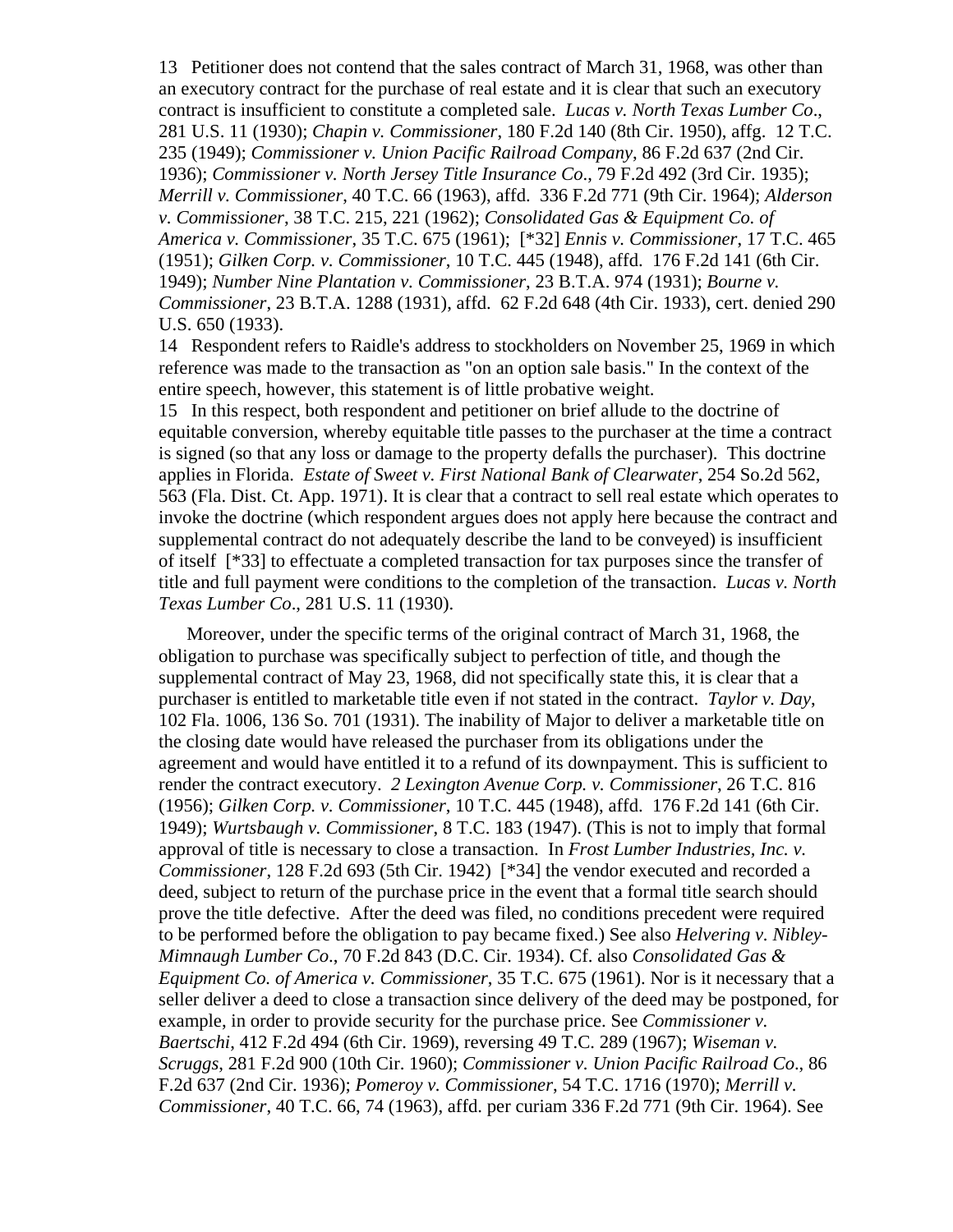also *Standard Lumber Co. v. Commissioner*, 28 B.T.A. 352 (1933). (Sale is complete under Florida law when the consideration was received, and the benefits and burdens of ownership were transferred when purchaser [\*35] went into possession; fact that deed was not transferred was not dispositive.)

As to respondent's contention that equitable conversion is inapplicable, we note that equitable conversion applies to a contract for sale only when a court will compel the seller to specifically perform the contract. If the contract does not sufficiently describe the land, specific performance will not lie. We do not deal with the issue of whether either of the contracts are sufficient to support an action for specific performance since such a determination is not relevant here. But see 46 ALR2d 894 (1956); cf. *Sessions v. Olds*, 157 Fla. 58, 24 So.2d 803 (1946).

 Thus, whether the transactions are to be construed as constituting an option, an executory contract, or a contract of sale depends not upon any particular phraseology used but rather upon what the parties actually did, gleaned from a consideration of the contracts, the deed, and the surrounding circumstances. *Estate of Franklin v. Commissioner*, *supra*. In this regard, respondent contends that the warranty deed transferring title from Major to Florida Mall was, alternatively, either without legal effect under Florida law or a sham (that is, the [\*36] "sale" had no economic reality and was in substance an option or executory contract even if in form legal and equitable title vested in the purchaser).

Respondent, relying on Florida law <sup>16</sup> that a deed without an adequate description of the property conveyed is a nullity, *Connelly v. Smith*, 97 So.2d 865 (Fla. Dist. Ct. App. 1957), argues that the description of the land purportedly conveyed was so deficient as to defeat any claim that equitable or legal title passed upon execution of the warranty deed. It is respondent's position that the supplement to the contract of sale dated May 23, 1968 and the anemdnent to the contract dated May 27, 1968 (in regard to property taxes) should be considered together with the deed since they were executed on or about the same dates. Doing so creates an ambiguity in the deed (which, standing alone, is unambiguous on its face), argues respondent, because the description of the land in the supplement to contract varied the description in the deed. 17

16 Whether the transaction here is a completed sale for tax purposes must be measured by a Federal standard rather than on the characterization of the contract under state law. Cf. *Lyeth v. Hoey*, 305 U.S. 188, 194 (1938). [\*37] Nonetheless, the legal rights created (as opposed to how those legal rights are to be interpreted) and the disposition of the property which was made under the contracts and deed must be determined under state law. *Fletcher v. United States*, 436 F.2d 413 (7th Cir. 1971); *Commissioner v. Stuart*, 300 F.2d 872 (3rd Cir. 1962); *Holcomb v. Commissioner*, 68 T.C. 786 (1977). 17 Based upon this contention, respondent maintains that it was not until December 13, at the earliest, when Florida Mall decided to proceed on the basis of the original 175 acres, that the ambiguity was removed.

 Respondent correctly describes the general rule of law in Florida that although there is a strong presumption in favor of the correctness of a deed, a party may overcome that presumption by clear, strong and convincing evidence. See *Howell v. Fiore*, 210 So.2d 253 (Fla. Dist. Ct. App. 1968). There, two agreements, one a warranty deed absolute on its face and the other a "Repurchase Agreement," were executed as part of the same transaction. The court construed both documents together and, after ascertaining the parties' intent, held that they created a resulting trust. That case, of course, is distinguishable [\*38] on its facts, but we believe the same principles would apply here. See also *J.M. Montgomery Roofing Co. v. Fred Howland,*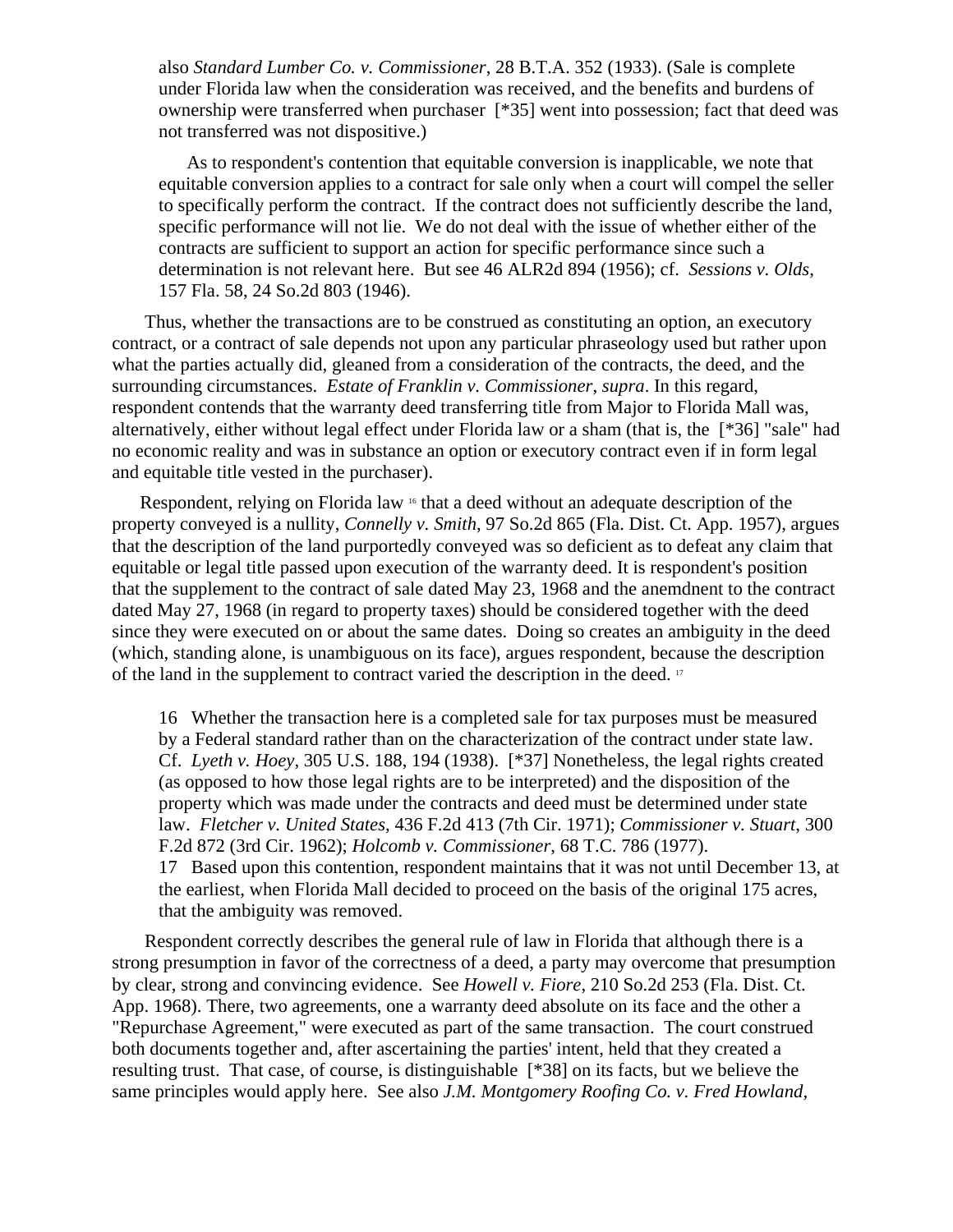*Inc*., 98 So.2d 484 (Fla. 1957); *Hughes v. Professional Insurance Corp*., 140 So.2d 340 (Fla. Dist. Ct. App. 1962). <sup>18</sup>

18 We do not believe these cases are distinguishable on the grounds that the documents in these cases were executed on the same day while the supplemental contract in this case was executed on the day following the execution of the deed, as petitioner contends. The supplemental contract was part of the same transaction and integrally related to the deed; it was only one day later that it was entered into, and we believe this suffices for purposes of Florida law. Moreover, if the supplemental contract is not considered part of the same transaction, there would not appear to be any consideration for Major's promise to convey a different 175 acres. Both parties appear to have considered Major obligated under this contract.

 We disagree, however, with respondent's conclusions based on Florida law. We simply to not see any intent by either petitioner or Florida Mall to vary the description in the deed or convey land other than that described in the deed. [\*39] Rather, we agree with petitioner that, at most, the supplement to the contract gave Florida Mall the right to select an alternate parcel of land, not less than 175 acres, if it determined a better site later. <sup>19</sup>

19 Respondent does not contend that reading to two documents together would show that the parties contemplated a subsequent deed, and that the two documents together would be considered under Florida law to be an executory contract for the purchase of not less than 175 acres to be determined later, rather than as an absolute coveyance. Nor does respondent contend that this supplemental contract converted the deed into an option, or a deed with an option to reconvey. Accordingly, we do not address this issue, although we do not, in any event, believe that respondent could show by clear, strong, and convincing evidence that the parties intended other than an absolute conveyance.

We note, however, that where an agreement allegedly conveying titlt itself is ambiguous as to whether title was actually conveyed and it appears from the instrument that the parties contemplated a subsequent deed of conveyance, it is generally held under Florida law that the contract construed will be [\*40] viewed as executory and not as a deed. *First Mortgage Corp. of Stuart v. deGive*, 177 So.2d 741 (Fla. Dist. Ct. App. 1965).

Respondent does contend, though, that at the time the deed was transferred, DeBartolo and petitioner had not reached a final agreement as to the specific land to be conveyed and the deed was, therefore, a sham.

 Nor do we agree with respondent that the additional language in the supplemental contract actually varied the description in the deed. Although not entirely clear, it appears that the added language, which describes the land conveyed in terms of the broader description in the original contract (and without the southern boundary since the number of acres was indeterminate), does not describe a tract other than that described in the deed.

Even if the warranty deed effectively conveyed legal and equitable title to DeBartolo, however, this is not of itself sufficient to find a completed sale if the substance and economic realities of the transaction indicate that the transfer of the deed was a sham. Where respondent attackes the form of an agreement, this Court will examine the substance of the transaction to ensure that the operation of the tax laws will not [\*41] be frustrated. *Higgins v. Smith*, 308 U.S. 473 (1940). See also *Frank Lyon Co. v. United States*, 435 U.S. 561 (1978); *Commissioner v. Sunnen*, 333 U.S. 591 (1948); *Helvering v. Clifford*, 309 U.S. 331 (1940); *Helvering v. Lazarus & Co*., 308 U.S. 252 (1939). 20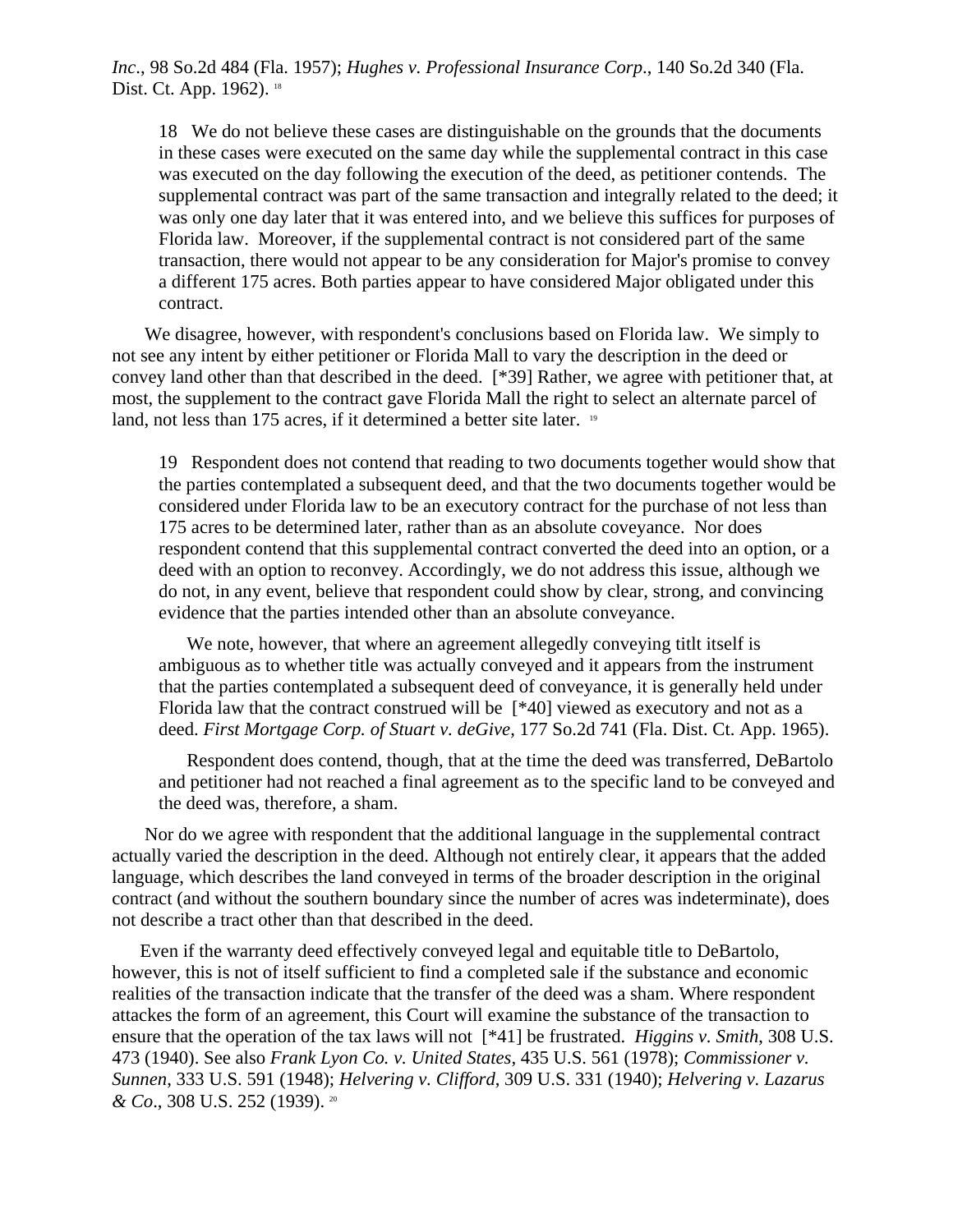20 See also *Babin v. Commissioner*, T.C. Memo. 1962-177, relied upon by respondent. The taxpayer-seller and a purchaser entered into a written "Offer to Purchase" a one-half interest in a 120-acre subdivision. Some of the land was then conveyed by deed to a corporation owned equally by the purchaser and taxpayer. Notwithstanding this written offer the parties had an oral understanding that if the 120 acres could not be sold, the taxpayer would return to the purchaser all of the payments advanced by the purchaser and the "purchaser" would return the property to the taxpayer. Most of the land could not be sold and the purchaser deeded back to the taxpayer his one-half interest in the land not conveyed to the corporation, and the taxpayer returned the purchaser's consideration paid. We held that while the taxpayers and purchasers went through the form of making a sale and organizing a corporation, since there was an understanding [\*42] that if the property could not be sold the parties would be restored to their original position, no sale ever occurred. *Babin* is distinguishable in that in *Babin*, there was an agreement by both parties to be restored to their original position while in the case at bar, only the seller had the right to restore the parties to their original positions. Of course, it is respondent's contention that the parties here intended their agreement, in substance, to achieve the same result as in *Babin*.

 We now deal with the question of whether the transactions involved in substance either an executory contract requiring DeBartolo (or Florida Mall) to purchase the property only if certain conditions were met, or alternatively, an option whereby DeBartolo (or Florida Mall) had the option to purchase if these conditions were met. In either case, the transaction would not be closed for tax purposes. It is unimportant, therefore, whether Florida Mall was required to purchase the property if it met the conditions or simply had the option to do so. It is clear, however, that if it could meet the conditions in the contract of March 31, 1968, Florida Mall had a contractual right to retain the property [\*43] and that it always intended to comply with the convenants.

Respondent points to the following facts  $21$  in support of his second position that the intent of the parties and the substance of the transaction was to create an option or executory contract (1) under the terms of the contract and mortgage note, Major retained the right to rescind the sale subsequent to closing and interest would not begin to accrue until after the expiration of the initial deadline for Major's exercise of its right of rescission on June 1, 1969; (2) except for a small downpayment, representing less than 1 percent of the purchase price, no payments of either principal or interest were due under the note until February 1, 1971, after the expiration of Major's right of rescission; (3) upon rescission of the contract, Major returned the \$ 25,000 down payment and canceled the purchase money mortgage and the only sum paid by DeBartolo or Florida Mall which was not refunded was \$ 9,014.47 as its prorated share of real property taxes; (4) Florida Mall, which assumed DeBartolo's obligations, had only nominal assets and the purchase money mortgage securing the purchase price was nonrecourse.

21 Petitioner argues that [\*44] any evidence relating to its offer of settlement, stipulation, statement of findings, opinion and order of the SEC cannot be considered by this Court under Rule 408 of the Federal Rules of Evidence. Respondent counters that we may consider this evidence solely for the purpose of showing the rationale of the SEC in its finding that the transaction lacked substance for accounting purposes. Both parties realize, of course, that accounting principles are not determinative for tax purposes. *Frank Lyon Co. v. United States*, 435 U.S. 561 (1978). Even if we were to rely on the SEC opinion in this case for the narrow purposes for which respondent contends, it would not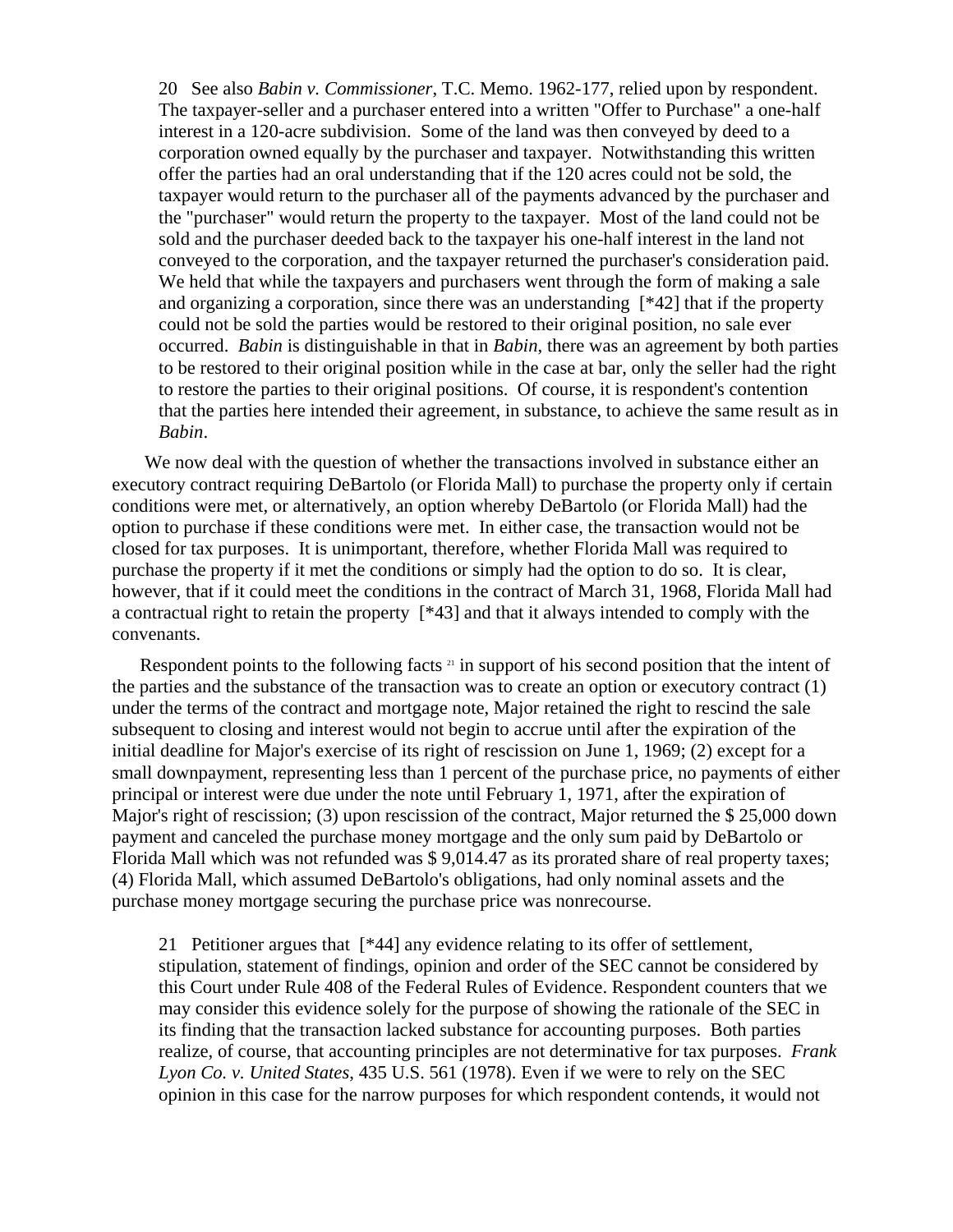change our ultimate holding on this issue. Accordingly, we do not decide whether we may consider this as evidence.

 Petitioner maintains that the right of rescission does not convert the transaction into an option and that it had an unconditional obligation to receive the purchase price. The distinction between an option and a contract of sale is that an option gives a person a right to purchase at a fixed price within a limited period of time but imposes no obligation on the person to do so, whereas a contract of sale contains [\*45] mutual and reciprocal obligations, the seller being obligated to sell and the purchaser being obligated to buy. *Koch v. Commissioner*, 67 T.C. 71, 82 (1976); *Carter v. Commissioner*, 36 T.C. 128, 130 (1961). Thus, a contract of sale imposes an enforceable obligation to pay the purchase price. *Estate of Franklin v. Commissioner*, 64 T.C. 752, 763 (1975), affd. 544 F.2d 1045 (9th Cir. 1976). See also *Lucas v. North Texas Lumber Co*., 281 U.S. 11 (1930); *United States Freight Co. v. United States*, 190 Ct. Cl. 725, 422 F.2d 887 (1970); *Lawler v. Commissioner*, 78 F.2d 567, 568 (9th Cir. 1935).

In *W. A. Drake Inc. v. Commissioner,* 145 F.2d 365, 367 (10th Cir. 1944), affg. 3 T.C. 33 (1944), the Court was faced with the issue of whether an agreement which gave the vendor the right to cancel upon the purchaser's default was an option to purchase or a completed sale. The Court first noted that "the distinguishing characteristics of an option contract are that it imposes no binding obligation upon the person holding it." In holding that the right of the seller to cancel in the event of default by the purchaser did not convert an otherwise binding contract into an option contract, the Court relied [\*46] on the fact that the purchaser was bound to perform and did not have the right to cancel; the contract was binding and enforceable from the date of its execution.

The critical element distinguishing the transactions is this case from a typical option, as petitioner contends, is that petitioner, as seller, had an enforceable right against the purchaser, DeBartolo (or, after its assignment, against Florida Mall) to require compliance with the payment terms of the note. Moreover, the purchaser or its assignee had a contractual right to retain possession of the land if it performed its obligations under the contract. The purchaser was bound to make payments and did not have the right to cancel the contract even if it did not live up to the convenants.  $2^{\circ}$  The "option" to enforce the contract was given to the seller, Major.

22 Neither party makes reference to the purchaser's right under paragraphs 3.A. and 7 to rescind the contract within 120 days after closing if the property was not zoned to permit its use as a retail shopping center. The record is silent on the rezoning but we infer that the convenant was met by closing. We do not address the issue of whether this convenant would be [\*47] sufficient to hold the transaction open for tax purposes for 120 days after closing.

We believe that under Florida law the right of rescission created a condition subsequent which was valid and enforceable against DeBartolo and Florida Mall. A condition subsequent operates to vest title in the grantee subject to a right of termination in the grantor upon the grantee's breach of a failure to perform the express condition. *Chace v. Johnson*, 98 Fla. 118, 123 So. 519 (Fla. 1929); *Genet v. Florida East Coast Railway Co*., 150 So.2d 272 (Fla. Dist. Ct. App. 1963). <sup>23</sup> We agree, therefore, with petitioner that the right of rescission did not convert the contract or deed into an executory contract or an option <sup>24</sup> and that Florida Mall was under an unconditional obligation to pay the purchase price and was entitled to possession and the benefits and burdens of ownership under Florida law.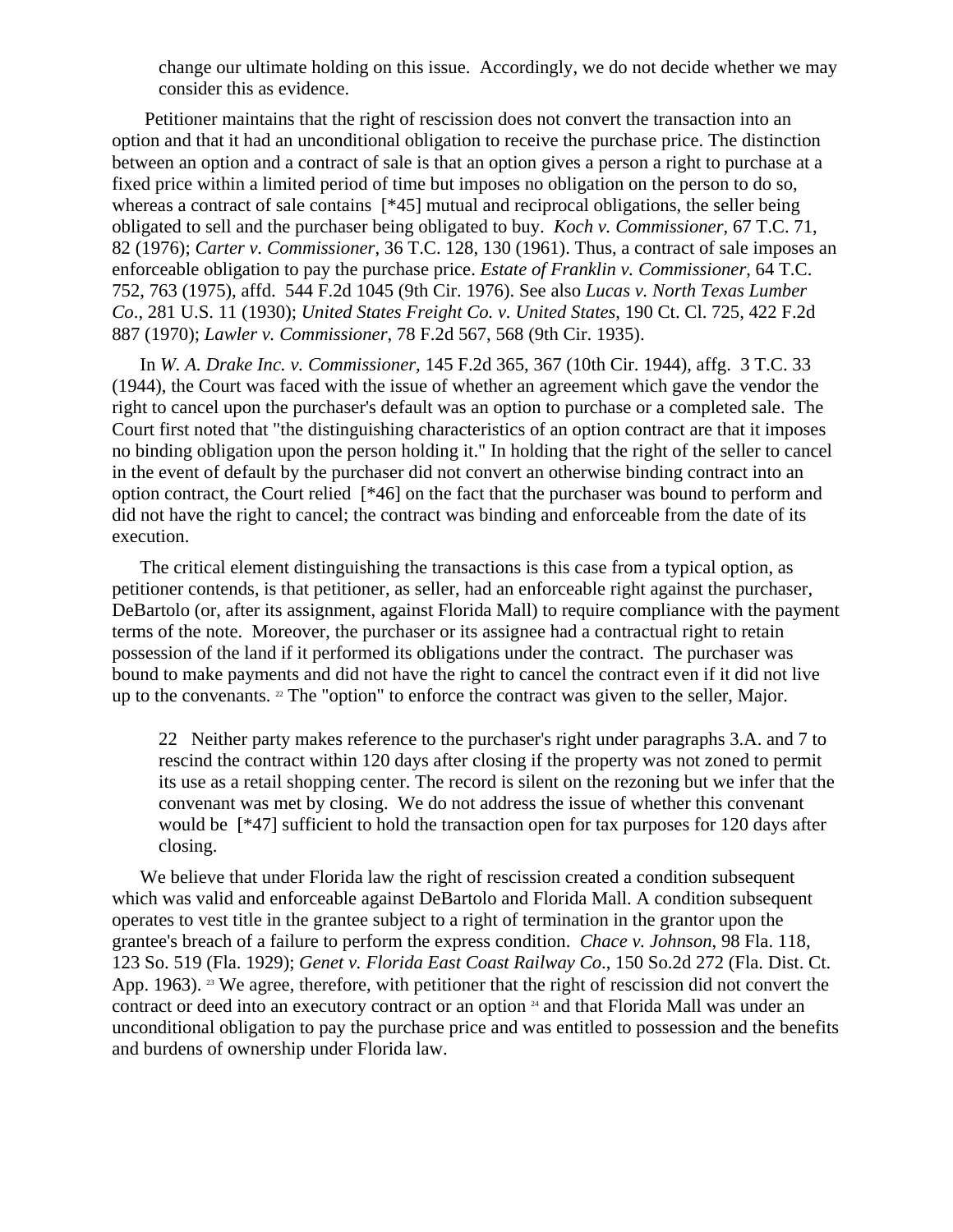23 In *Genet v. Florida East Coast Railway Co*., 150 So.2d 272 (Fla. Dist. Ct. App. 1963), the following provision, similar to that in the present contract, was inserted in the deed of conveyance:

As a part of the consideration for this deed it is mutually agreed between the parties that the land hereby conveyed [\*48] will be used for the construction of a warehouse and business facilities for grantees own use and for no other purpose. In the event said property is not developed for such use within two years from the date of this deed, said property shall become at the option of grantor, re-sold to the grantor for the original purchase price, plus the amount of all advalorem taxes paid by grantee on said property.

The purchaser had argued that the right in the grantor was invalid and unenforceable but the court held that it created a valid condition subsequent. 24 Cf. also section 1.1038-1(a)(2)(i), Income Tax Regs. See also *Frissell v. Nichols*, 94 Fla. 403, 114 So. 431 (Fla. 1927); *Genet v. Florida East Coast Railway Co*., 150 So.2d 272 (Fla. Dist. Ct. App. 1963). Transfer of possession to the holder of an option would not be sufficient, without more, to close a transaction. *Clinton Park Development Co. v. Commissioner*, 209 F.2d 951 (5th Cir. 1954).

 Since respondent concedes that the form of the contract was not that of an option, this is not the precise issue here. It is respondent's position that Florida Mall (acting for DeBartolo) had such little economic interest in the property that, in [\*49] substance it had the option to decide whether to proceed with the purchase even if it was in possession of the property. It is respondent's contention, therefore, that Florida Mall's unconditional obligation to pay the purchase price was without substance and the transfer of the deed was a sham designed to disguise the transactions as a sale. It is not the right of rescission standing alone that is significant, but the right of rescission coupled with the payment schedule that respondent argues shows that the transaction was a sham.

In view of the covenant requiring construction to begin within 1 year (or, possibly 2 years), petitioner argues that both parties were aware that the full purchase price was to be paid, if not with the construction loan proceeds, then from the permanent loan on the shopping mall  $\alpha$  and it is for this reason that the financing arrangement relates to the period for rescission, and not in order to avoid payment by Florida Mall until the period of rescission was met.

25 Petitioner on brief argues that a common procedure in Florida construction projects is that when construction financing is obtained, the purchase money mortgage on the land has to be paid [\*50] in full; that construction lenders insist upon having a first mortgage when making a construction loan and this is not possible until the purchase money mortgage is paid, unless the mortgagee consents to the subordination of its lien to the construction lenders' security interest; and, that even in the case of subordination to a construction loan, the purchase price owing to the seller of the land would be paid when permanent financing could be obtained. While petitioner so argues on brief, the record is silent on normal financing procedures in Florida construction projects.

Such a purchasing arrangement does not appear to us as being unusual  $\alpha$  although, as noted in footnote 25, the record is silent as to normal financing procedures on Florida projects. Construction loans are typically far in excess of the value of the land and we are aware of other cases in which the purchase price of land was to be paid off using the construction loan. Cf. *Otey v. Commissioner*, 70 T.C. 312 (1978). Here, too, the construction cost of the mall would be much larger than the \$ 3,475,000 purchase money mortgage. If in fact, the purchase price was to be financed through the construction loan, the deferral [\*51] of payment of the purchase price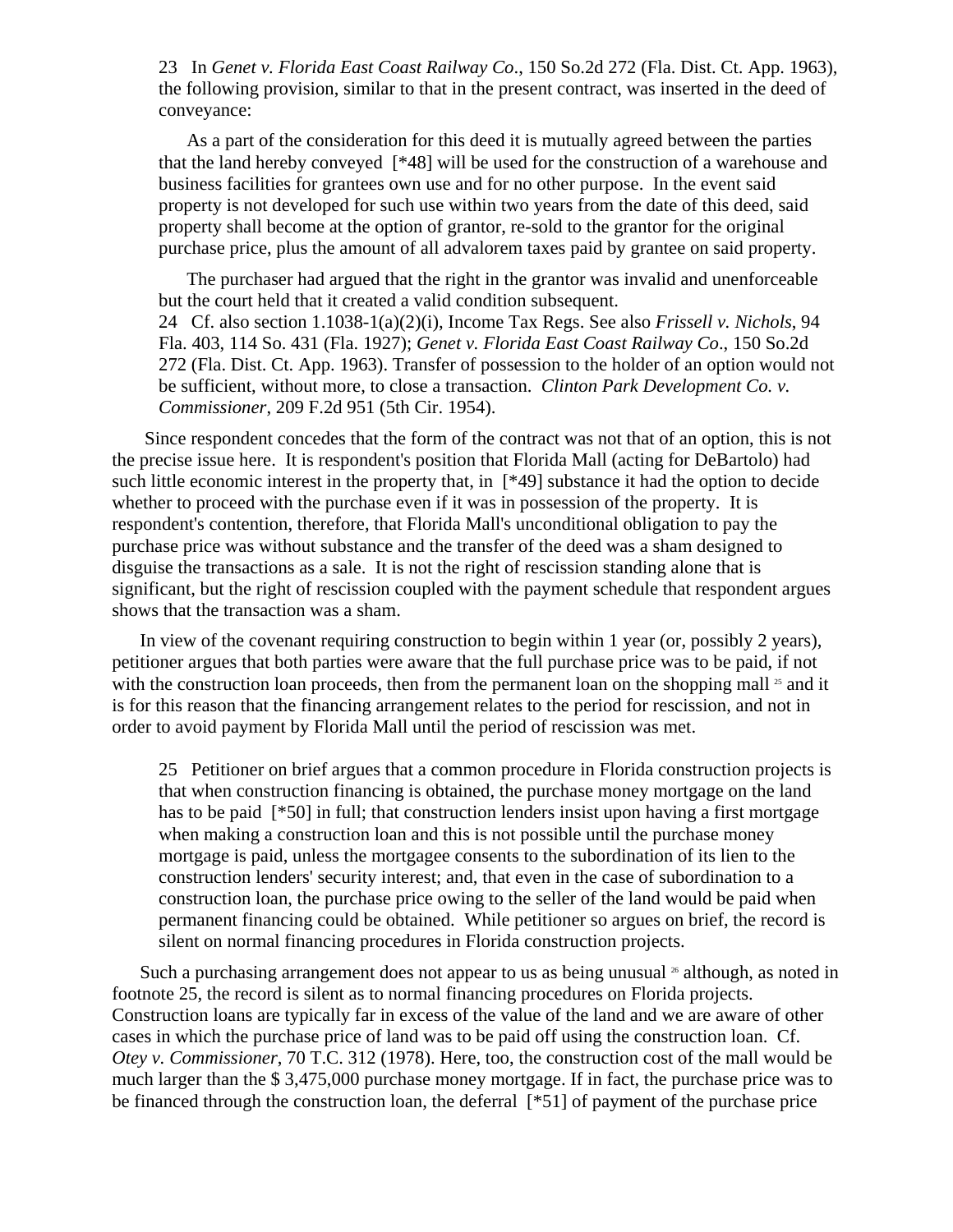for a period coinciding with the rescission period would not be persuasive evidence of a sham transaction. Since the right of rescission was also tied to construction, the two periods would necessarily have to be related, although we do not doubt that the precise timing of payment was, in fact, tied to the period within which rescission could be affected.

26 In the letter of October 30, 1967, Edward DeBartolo proposed terms to purchase the land. One alternative (not the most favored) was for the purchase price to be fully subordinated to permanent or construction financing and be paid off during the third, fourth and fifth years; interest would begin at 6 percent during the third year.

We also believe that the right of rescission served a bona fide business purpose. Petitioner's master land use plan for the Major Center property called for the construction of a shopping mall, and the deed included a provision that the use of the property was restricted to a regional type shopping mall until December 31, 1975. After Florida Mall reconveyed the property to petitioner, petitioner contacted other developers of shopping malls in an effort to have one [\*52] of them acquire the property. These efforts continued until the entire Major Center tract was sold to the Major Center Limited Partnership. We note, moreover, that DeBartolo was unhappy with the precise terms of the covenant and agreed to them because Edward DeBartolo felt that he could get an extension if needed.

The particular method of paying the purchase price over 5 years and the right of rescission appear to us to have been negotiated at arm's length and served the particular needs of both parties. As noted earlier, however, it appears that the precise timing for payment was fixed according to the period of rescission. Thus, we believe this is some evidence, although clearly not dispositive, of a sham.

We also agree with petitioner that the fact that property is sold to a corporate purchaser with minimal capitalization  $\alpha$  does not of itself render the sale nugatory even where only a minimum downpayment is made. Nor would the fact that the purchase price is secured entirely by a nonrecourse mortgage be sufficient to hold a transaction open. 28 But this is not being argued here. What respondent contends is that these facts are evidence that the transaction was a sham; that [\*53] even though Florida Mall (or DeBartolo) was technically committed to paying the contract price, its failure to do so would not have involved any material economic loss. Cf. *Moore v. Commissioner*, 214 F.2d 991 (7th Cir. 1941). Here, Florida Mall could simply have "walked away" from the property by refusing to make payments on the mortgage and having the property retaken by Major through foreclosure. In such event, its loss would only be the amount of actual cash previously invested in the project. Thus, in a transaction of this sort the lower the cash investment, the more the transaction takes on the economic substance of an option. In this respect respondent attempts to attack as a "sham" the characterization of the transaction as a completed sale.

27 Petitioner relies on *Commissioner v. Brown*, 380 U.S. 563 (1965). There the taxpayers transferred their stock in a corporate enterprise, along with two promissory notes totaling \$ 125,000, to a tax-exempt organization in consideration for a noninterest-bearing note in the amount of \$ 1,300,000. The organization was obligated to pay 90 percent of the income it received from a lease of the corporate assets in payment on the note but [\*54] was not otherwise bound to make payment. The organization liquidated the corporation, sold its current assets subject to liabilities (other than the \$ 125,000 of notes), and leased the fixed assets for a period of 5 years to a new corporation, which had been set up by a third party separate from petitioners. This new corporation was obligated to pay rent equal to 80 percent of its net profits before taxes and depreciation. At the termination of the 5-year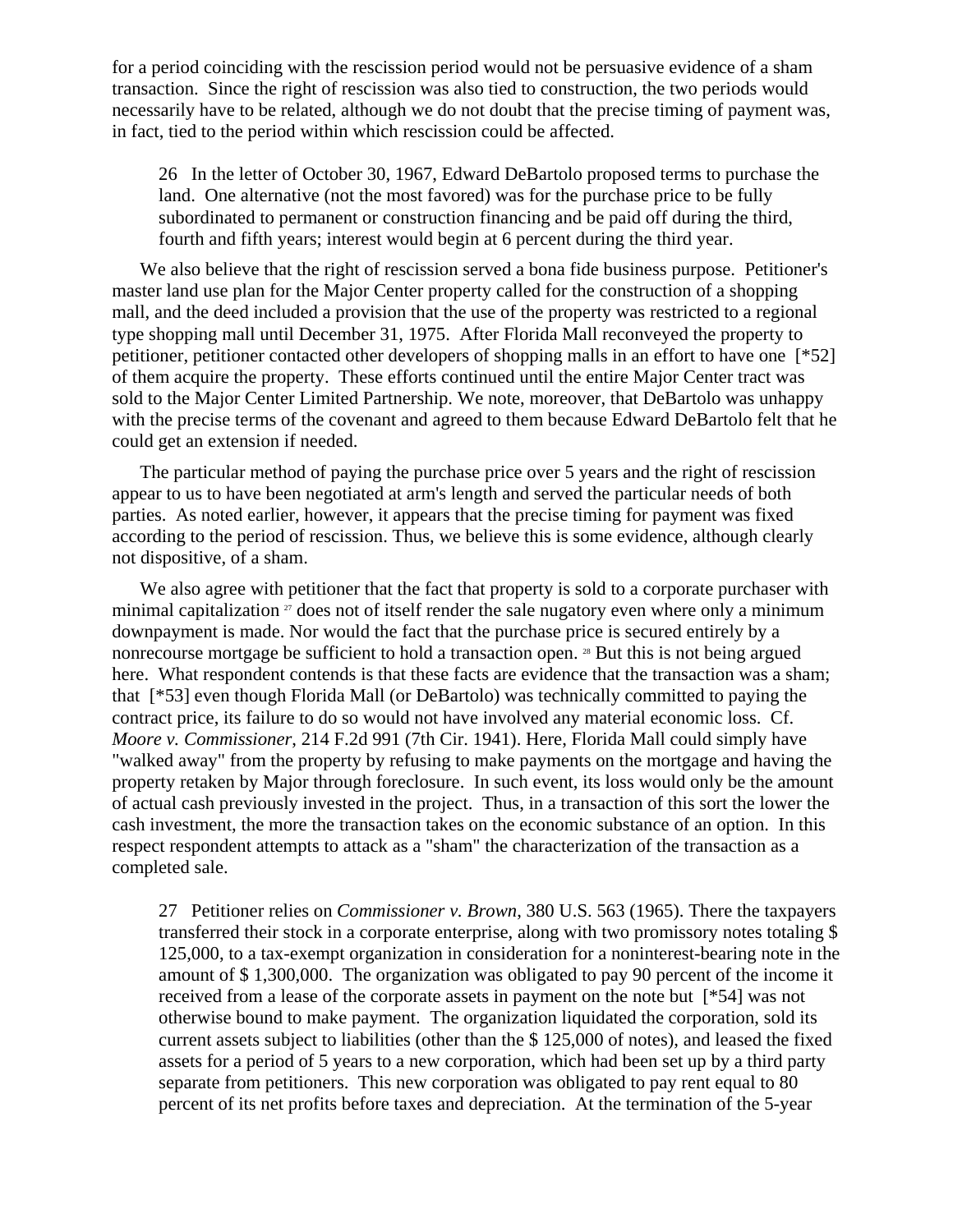lease the corporate assets were returned to the tax-exempt organization which entered into an amended agreement with petitioners permitting it to negotiate a sale thereof even though the \$ 1,300,000 note was not paid in full. The assets were subsequently sold by the tax-exempt organization, thus terminating the transaction between it and the taxpayers.

The Court held that the transfer of the taxpayers' stock to the tax-exempt organization constituted a sale within the meaning of section 1222(3) entitling the taxpayers to capital gains treatment. The Commissioner did not argue in the Supreme Court that the transaction was a sham, but rather that since the tax-exempt organization invested nothing, assumed no independent liability [\*55] for the purchase price and promised only to pay over a percentage of the earnings of the company, the entire risk of the transaction remained on the sellers. The Court held that for purposes of a "sale" (within the meaning of section 1222(3)), it is not necessary that the buyer undertake to pay the purchase price from sources other than the earnings of the assets sold or make a substantial downpayment. There was no dispute there by the Commissioner that the transfer was not complete and did not constitute a taxable disposition. This case, therefore, is distinguishable from the case at bar.

28 Whether or not the mortgage instrument was specifically made "nonrecourse," the nominal capitalization of Florida Mall, the mortgagor, effectively leaves the mortgagee, Major, without recourse against any significant assets in the event of default.

 Florida Mall's investment in the property was no more than the \$ 25,000 deposit and \$ 9,014.47 in real estate taxes.  $29$  We agree with respondent that this commitment is so small in relation to the price of the property being transferred that it could be regarded as no more than option money. However, in a transaction of this sort, we are reluctant [\*56] to recast the structure which the parties have created, without a compelling reason for doing so. This situation is not a "sham" transaction in the classic sense of having no economic substance other than income tax benefits. See *Knetsch v. United States*, 364 U.S. 361 (1960). The financing of real estate purchases through nonrecourse mortgages is a customary business practice without inherent income tax motivation. Cf. *Mayerson v. Commissioner*, 47 T.C. 340 (1966). Unless the property is being sold at a loss, which was not the case here, the characterization of an option as a completed sale would ordinarily have adverse tax consequences to the seller. <sup>30</sup> While it is true that a nonrecourse mortgage coupled with a low downpayment creates a situation similar in economic effect to an option, we do not believe that the absence (or nominal amount) of a downpayment is persuasive evidence of a sham transaction. To hold otherwise would lead to unwarranted line-drawing based upon the size of a downpayment in relation to the total cost of the property in any individual transaction.

29 Petitioner contends that its cash commitment to the property also included predevelopment expenditures [\*57] totaling \$ 72,344, plus interest of \$ 8,458.33 on a loan taken out to finance pre-development costs. However, we agree with respondent's contention that these expenditures might have been made even if the transaction were intended as an option. In evaluating whether the transferee regards his true position as optionee or owner, the cash paid to the transferor would seem to be the most relevant measure of the permanence of the commitment to the property.

30 In the instant case, it appears that respondent's principal concern is with the tax savings achieved by Major through what respondent considers artifical generation of income in order to effectively preserve the benefits of a net operating loss carry-forward which otherwise would have expired unutilized in the tax year in question. While such circumstances do warrant close scrutiny of the transaction, we do not think that recasting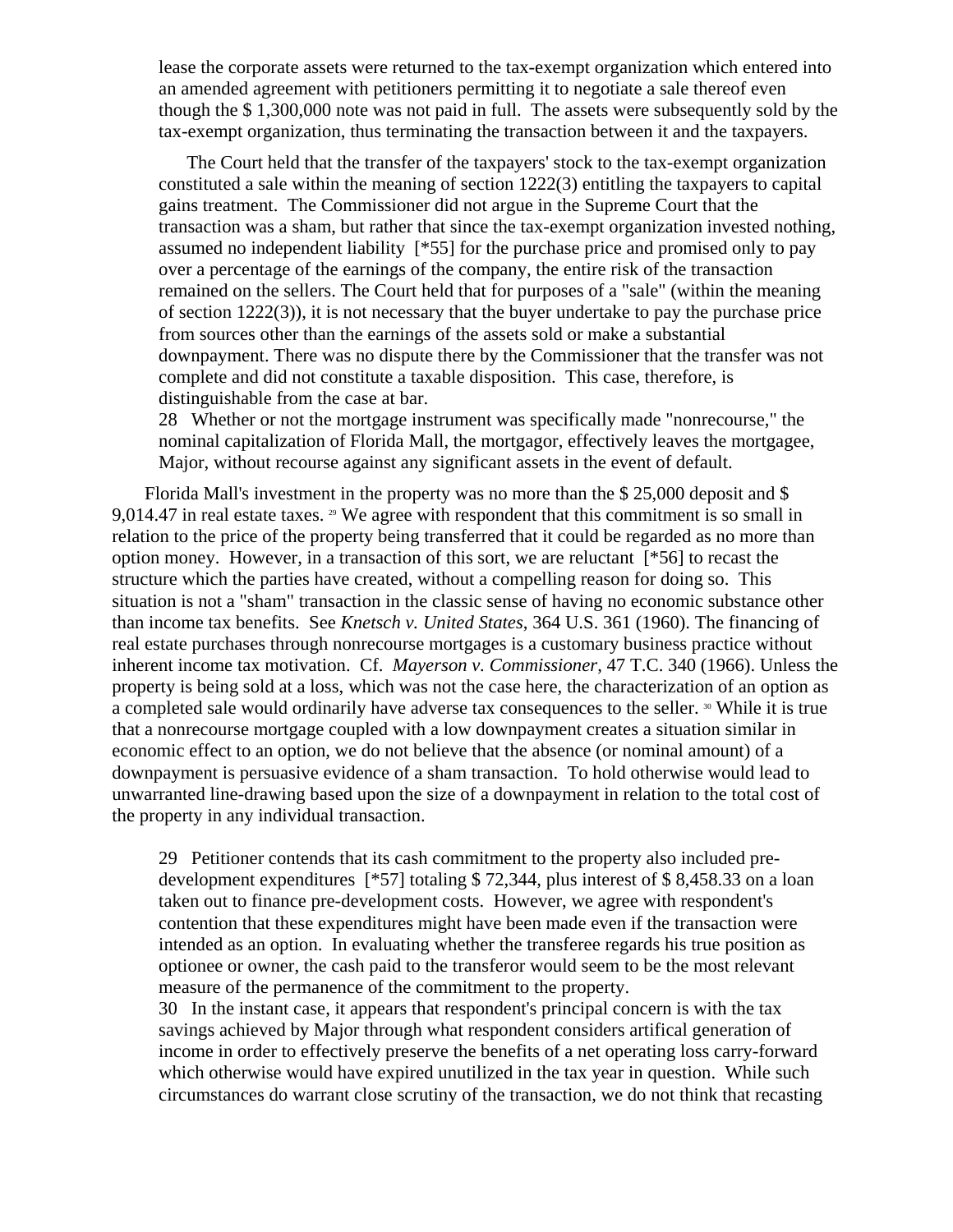of the transaction is appropriate absent a showing that the parties never in fact intended an ultimate transfer of ownership to Florida Mall and that DeBartolo and Florida Mall were merely used as accommodation straw parties. The record falls far short of indicating this type of "sham" dealing.

 Respondent [\*58] next maintains that because Florida Mall was under no legal obligation to reconvey, but did so in any event, the deed must be deemed a sham. The general rule under Florida law is the preliminary agreements and understandings relating to the sale of real estate merge into the deed and are extinguished thereby. *Milu, Inc. v. Duke*, 204 So.2d 31, 33 (Fla. Dist. Ct. App. 1967); *St. Clair v. City Bank & Trust Co. of St. Petersburg*, 175 So.2d 791, 792 (Fla. Dist. Ct. App. 1965). The warranty deed executed by Major contained no mention of Major's right of rescission upon Florida Mall's failure to meet the covenants in the sales contract. Therefore, argues respondent, the doctrine of merger would operate to extinguish Major's right of rescission. But since both parties considered Florida Mall obligated to reconvey the property to Major in spite of their legal standing under the deed (especially true in light of Florida Mall's desire to retain the property), respondent maintains that the deed was a sham and both parties ignored the form.

We agree with petitioner that the doctrine of merger would not apply here. A covenant in a contract that is collateral may survive delivery of the deed. [\*59] *Milu, Inc. v. Duke*, *supra*. The intent of both parties here was that the contract provision was to have effect, and Florida Mall considered itself obligated under the provisions of the contract to reconvey if it failed to comply with the covenants. We note, moreover, the even if the right of rescission was in the deed, the deed would have been effective to convey legal and equitable title (see page 34).

Respondent also points out that Florida Mall, when requesting title insurance, advised the title insurance company that the title policy would not be purchased or issued until the purchase price was paid, and that because the commencement of construction had not been definitely determined, no reliable estimate of when the policy would actually be issued could be given. While this does tend to indicate uncertainty on the part of DeBartolo as to whether it would ultimately pay the full purchase price (and therefore require title insurance protection to the full extent thereof), such uncertainty could have been caused by concern over its ability to comply with its development timetable, and does not necessarily indicate that it viewed its position as a mere optionee. Moreover, an interim [\*60] title insurance binder was requested (for the purpose of providing DeBartolo with a title status report prior to the initial closing date), and on May 21, 1968, the title insurance company issued its interim binder. Two days later, the title insurance company issued its endorsement to the binder and forwarded it to DeBartolo. DeBartolo's apparent concern with the status of the title to the property tend to confirm the seriousness of its intentions with respect to the property.

We are troubled by the Supplement to Contract of Sale and Purchase, dated May 23, 1968. Under this supplementary contract, the parties agreed that the transaction would be closed by conveying to Florida Mall the 175-acre tract described in the warranty deed but that Florida Mall could select a different parcel, not less than 175 acres, within 6 months after closing. If this parcel differed from the original parcel selected, the necessary documents would be executed to correctly describe the land. We believe this supplemental contract was integrally related to the transfer of the deed. It seems to us that the warranty deed, although absolute on its face, was never intended to close the deal and that Florida [\*61] Mall was to have an additional 6 months in which to locate the property upon which to construct the mall.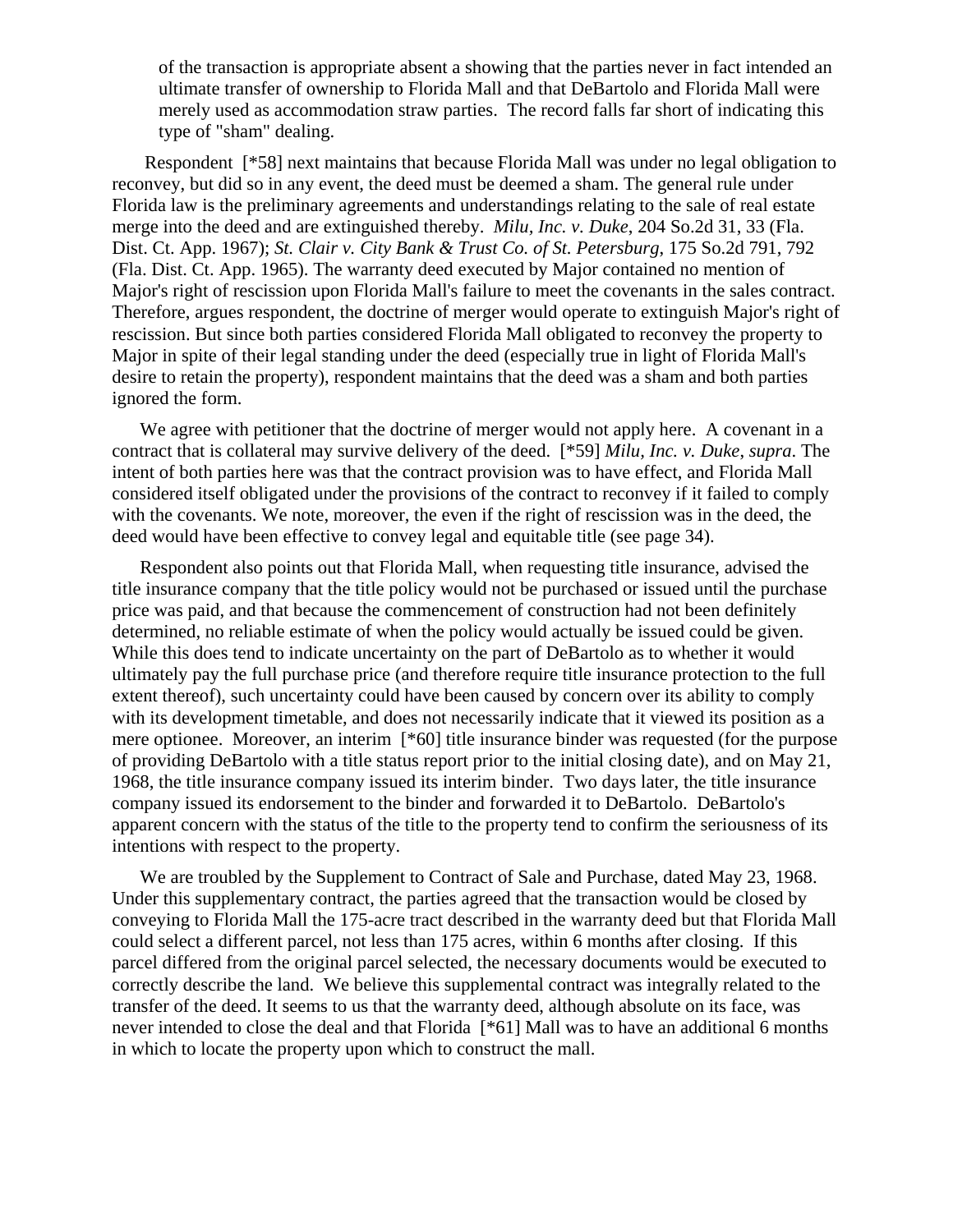There were at least two obvious benefits to petitioner in closing the deal by May 31, rather than in 6 months: (1) the tax benefit in using up expiring net operating loss carryovers; and  $(2)$ the ability to issue \$ 2,200,000 in additional notes pursuant to the Note Purchase Agreement. 31

31 Respondent notes that the Supplement to Contract states that the purpose for closing on May 22 was to facilitate petitioner's financing. However, since the original contract called for a closing date of May 31, this is not significant.

Respondent also points out that reporting gain from the sale substantially reduced the deficit in petitioner's retained earnings account and thus improved its financial statements (which, by reporting the transaction as a sale, led to the SEC determination that the financial statements were misleading). In this regard, the bid price on petitioner's stock was quoted by securities dealers at \$ 2.25 per share on December 22, 1967 while during 1968, the bid price rose to a high of at least \$ 14.12 per share. <sup>32</sup> The ability to issue additional notes, of course, provided [\*62] petitioner with a bona fide business purpose for closing as if May 31. Nor is there anything wrong in petitioner's requiring the closing to be as of May 31 (rather than later) solely in order to use up its loss carryovers. But the fact that petitioner wanted to close as of May 31 for these purposes represents the only reasons in the record for actual delivery of a deed (subject to substitution), despite DeBartolo's indecision concerning the exact 175-acre location rather than simply a deferral of the closing date.<sup>33</sup>

32 Respondent argues that Edward DeBartolo received a personal benefit in improving petitioner's balance sheet becaue he was a stockholder, having purchased 25,000 shares of stock in December 1967 from Raidle for \$ 2.50 a share. Petitioner contends that any evidence relating to the purchase by Edward DeBartolo is inadmissible, irrelevant and immaterial because of the following facts: the sale of stock took place almost 3 and 1/2 months prior to the execution of the sales contract; the sale of stock was between individuals, not between the corporate parties to the transaction; the purchase price for the stock was in excess of its fair market value; and, Edward DeBartolo [\*63] was holding the stock for investment. We believe such evidence is admissible. Edward DeBartolo appears to be the controlling force behind DeBartolo and we cannot, as a matter of law, entirely divorce his motives from that of the corporation where respondent is arguing a sham or that the parties were not negotiating at arm's length. It would always be open for respondent to show that the controlling shareholder of a corporation had the corporation enter certain transactions for his benefit. Nonetheless, we do not believe that respondent's argument is entitled to much weight here. In this case, we do not see any evidence that Edward DeBartolo was using DeBartolo to promote his own interests, aside from any inferences which may be drawn from his purchase of stock. It also appears that Edward DeBartolo was holding his stock in petitioner as an investment, rather than for quick resale and that he always hoped to complete the mall. Thus, in this context, the reporting of the Florida Mall sale by petitioner in 1968 would not have been of great significance. 33 Cf. *Ripley Realty Co. v. Commissioner*, 23 B.T.A. 1247 (1931), affd. 61 F.2d 1038 (2nd Cir. 1932) (where a taxpayer sold property [\*64] in 1926, the profit from the sale must be computed without regard to an agreement made in a later year by which the taxpayer took back some of the property). See also *Hope v. Commissioner*, 55 T.C. 1020 (1971), affd. 471 F.2d 738 (3rd Cir. 1973), cert. denied 414 U.S. 824 (1973). But cf. *Guffey v. Commissioner*, 339 F.2d 759 (9th Cir. 1964).

 There were also advantages to DeBartolo in casting the transaction as an absolute conveyance rather than an option. The deed contained no declaration of a condition subsequent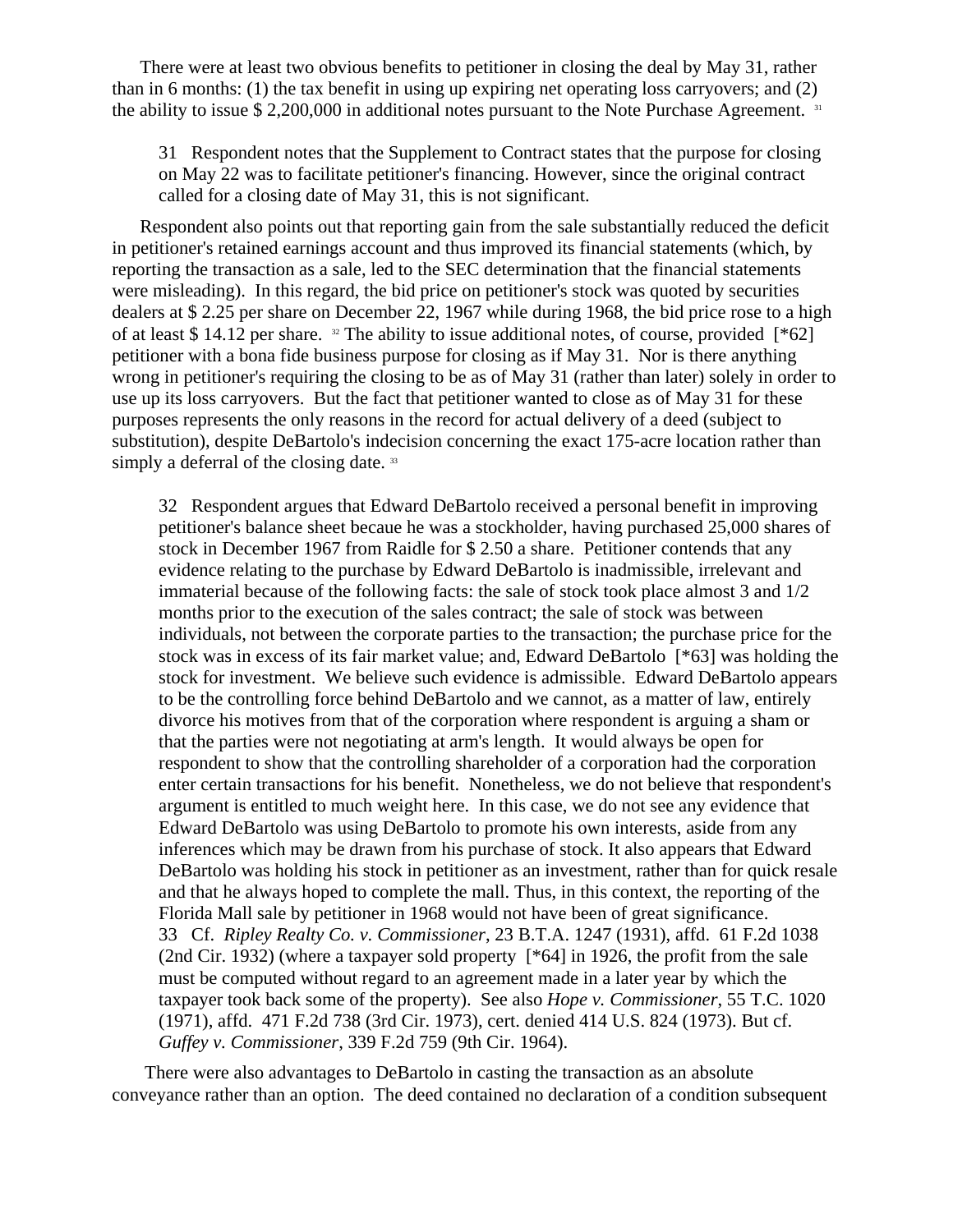and thus might have facilitated the obtaining of financing: no mention was made of petitioner's right of rescission in DeBartolo's application for the \$ 500,000 loan to cover pre-development costs.

Thus, it appears that there was not a closed transaction as of May 31, 1968.  $\frac{34}{4}$  Nonetheless, we do not agree with respondent's contention that the dealings between petitioner and Florida Mall were sham. We believe that both parties intended that 175 acres be transferred for development of a shopping center, subject to certain contingent rights of reconveyance. Given the bona fides of the parties' business intentions, the transaction itself cannot be held a sham. It is only [\*65] the purported timing of the transaction (i.e., the attempt to create a closed transaction prior to May 31, 1968) which is suspect. Whether or not the transaction is considered closed prior to May 31, 1968, does not effect the result in the case, as long as a sale is deemed to have been closed at any point prior to the reconveyance, the reconveyance would result in the increased basis which petitioner claimed in the subsequent 1972 sale to the Major Center Limited Partnership.

34 We do not hold, as a matter of law, that a transaction similar to the one here (i.e., a real estate contract which provides the purchaser with the right to exchange that particular parcel of land for which he receives the deed under the contract for another parcel within a certain time period if the property transferred is found unsatisfactory) cannot be a closed transaction. Rather we state only that the record here supports respondent's inference, as a factual matter, that the parties intended that the transaction was not closed. See footnote 17.

Based upon all the factors discussed above, we believe that a bona fide sale, closed for tax purposes, occurred no later than March 25, 1969, the date at which [\*66] the formal agreement finalizing the transfer of the original deed was recorded. 35 Petitioner is, therefore, entitled to step up its basis in the land to reflect the gain it previously recognized on the sale.<sup>36</sup>

35 We express no opinion on whether the mere decision on December 13, 1968 by Florida Mall to proceed on the basis of the originally contemplated 175 acres suffices to close the transaction at that point. Such a finding is not relevant here since the transaction in any event is closed during Major's fiscal year ending May 31, 1969. 36 To be sure, such gain may have been reported in an earlier year than it should have been, but this does not alter our result with respect to the computation of the gain on the resale in 1972.

## *Issue 2*

We now turn to the issue of whether the Major Center property was held "primarily for sale to customers in the ordinary course of [petitioner's] trade or business" within the meaning of section 1221(1)  $\frac{37}{38}$  or section 1231(b)(1)  $\frac{39}{38}$  with the result that gain upon its sale is to be treated as ordinary income rather than capital gain. "Primarily" for these purposes means "of first importance" or "principally," *Malat v. Riddell*, 383 U.S. 569 (1966). [\*67] The question is purely factual, to be determined on a case-by-case approach. To aid in deciding this question, courts have given consideration to several factors:

37 All section references are to the Internal Revenue Code of 1954, as amended, unless otherwise indicated.

38 SEC. 1221. CAPITAL ASSET DEFINED.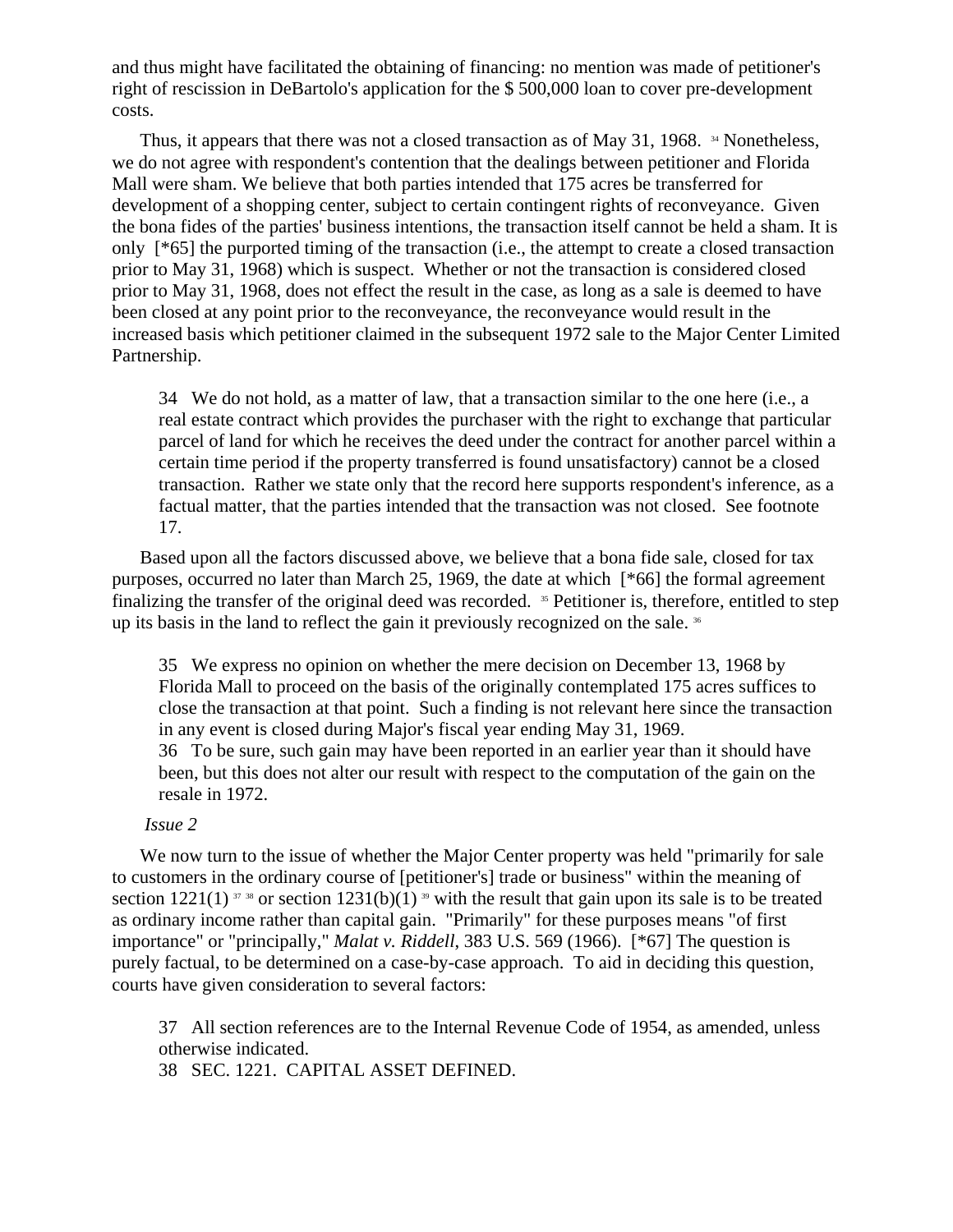For purposes of this subtitle, the term "capital asset" means property held by the taxpayer (whether or not connected with his trade or business), but does not include--

(1) stock in trade of the taxpayer or other property of a kind which would properly be included in the inventory of the taxpayer if on hand at the close of the taxable year, or property held by the taxpayer primarily for sale to customers in the ordinary course of his trade or business.

39 Sec/. 1231. PROPERTY USED IN THE TRADE OR BUSINESS AND INVOLUNTARY CONVERSIONS.

-

(b) Definition of Property Used in the Trade or Business.--For purposes of this section-

(1) General Rule.--The term "property used in the trade or business" means property used in the trade or business, or a character which is subject to the allowance for depreciation provided in section 167, held for more than 6 months [9 months for taxable years [\*68] beginning in 1977; 1 year for taxable years beginning after December 31, 1977], and real property used in the trade or business, held for more than 6 months [9 months for taxable years beginning in 1977; 1 year for taxable years beginning after December 31, 1977], which is not--

(A) property of a kind which would properly be includible in the inventory of the taxpayer if on hand at the close of the taxable year,

(B) property held by the taxpayer primarily for sale to customers in the ordinary course of his trade or business, or

(C) a copyright, a literary, musical, or artistic composition, a letter or memorandum, or similar property, held by a taxpayer described in paragraph (3) of section 1221.

 (1) the nature and purpose of the acquisition of the property and the duration of the ownership; (2) the extent and nature of the taxpayer's efforts to sell the property; (3) the number, extent, continuity and substantiality of the sales; (4) the extent of subdividing, developing, and advertising to increase sales; (5) the use of a business office for the sale of the property; (6) the character and degree of supervision or control exercised by the taxpayer over any representative selling the [\*69] property; and (7) the time and effort the taxpayer habitually devoted to the sales.

*United States v. Winthrop*, 417 F.2d 905, 910 (5th Cir. 1969); *McManus v. Commissioner*, 65 T.C. 197, 211 (1975), 583 F.2d 443 (9th Cir. 1978), cert. denied 440 U.S. 959 (1979).

Petitioner was incorporated for the stated purpose, among other things, of acquiring, developing, holding, and selling real estate. It initially proposed to engage primarily in the acquisition and sale of large, unimproved tracts of real estate and the development of tracts with others for residential or other purposes. In 1960, its first year of operation, it acquired 87 tracts of unimproved real property in Florida, comprising over 65,000 acres of land of which the 2,500 acre Major Center property was a part. All of petitioner's property was classified as property held for sale through its fiscal year ending May 31, 1967; prior to the end of the following year, petitioner divided its land holdings into two categories, one entitled "Held for Sale" and one entitled "Held for Development." The only property placed in this latter category was the Major Center property.

It is, of course, well established that a taxpayer involved [\*70] in the real estate business may hold real estate as an investment. *Rouse v. Commissioner*, 39 T.C. 70 (1962); *Eline Realty*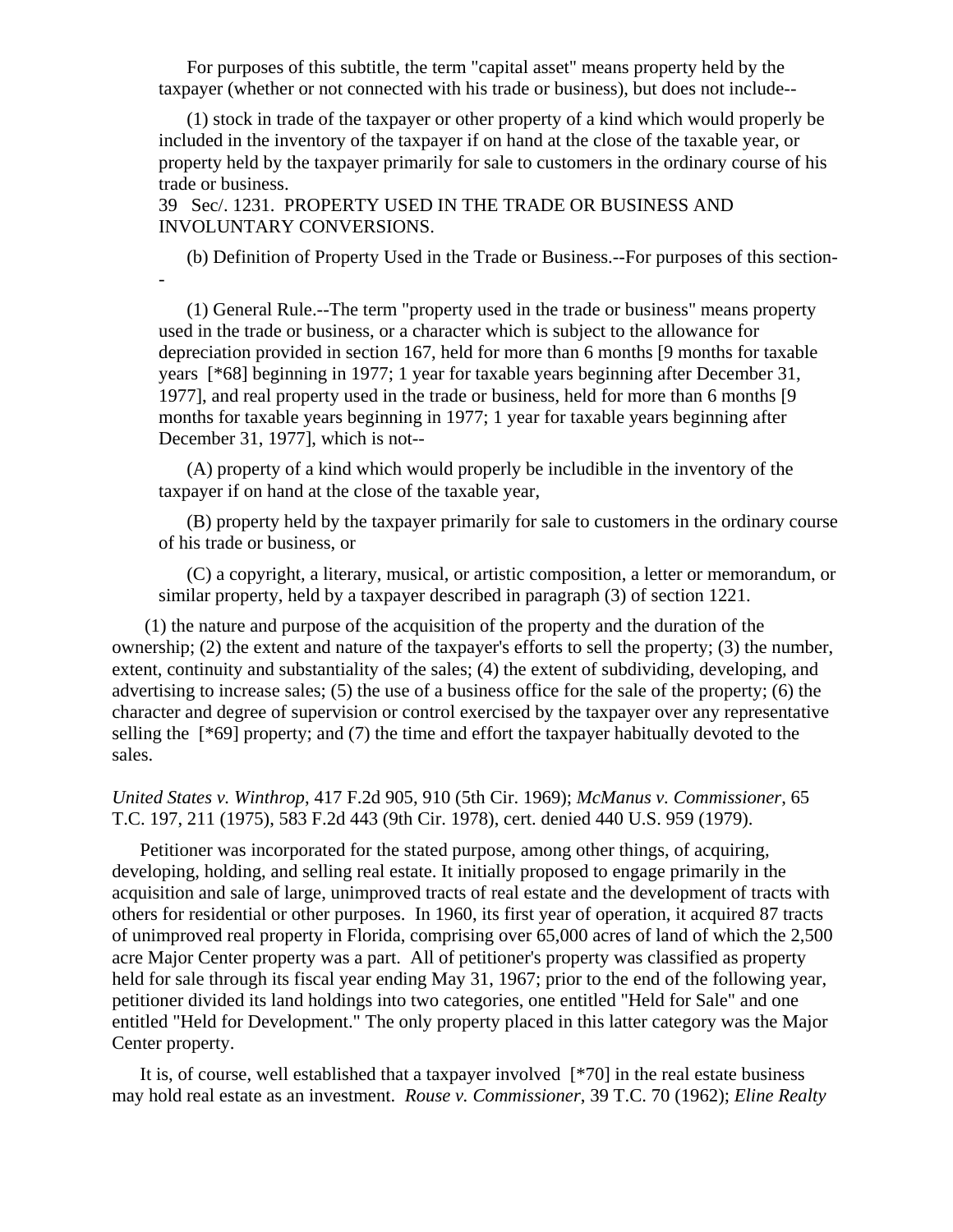*Co. v. Commissioner*, 35 T.C. 1 (1960); *Mieg v. Commissioner*, 32 T.C. 1314 (1959); *Crabtree v. Commissioner*, 20 T.C. 841 (1953). The fact that petitioner initially acquired the Major Center property as property held for sale in the ordinary course of its real estate business is relevant only insofar as it provides evidence to determine the purpose at the time of sale. 40 The purpose for which a particular asset is held may change from time to time and it is the purpose for which the property is held at the time of sale that determines its tax treatment. *Biedermann v. Commissioner*, 68 T.C. 1 (1977); *Maddux Construction C. v. Commissioner*, 54 T.C. 1278 (1970). Respondent also correctly points out that a real estate business bears a heavy burden in attempting to separate for special treatment a small fragment of a tract brought for development and sale. *Slappey Drive Ind. Park v. United States*, 561 F.2d 572 (5th Cir. 1977).

40 The Fifth Circuit, to which appeal in this case would lie, noted in *Slappey Drive Ind. Park v. United States*, 561 F.2d 572 (5th Cir. 1977), [\*71] at footnote 31, that prior ordinary sales intent is relevant in deciding whether the lots in issue should be viewed in isolation from the taxpayer's other, overall tracts. See also *Biedenharn Realty Co. v. United States*, 526 F.2d 409 (5th Cir. 1976), cert. denied 429 U.S. 819 (1976).

We agree with petitioner that the Major Center tract should be treated differently than its other properties. We note, initially, that unlike the situation in *Slappey Drive Ind. Park v. Commissioner* , *supra*, we are not dealing with a fragment of a larger tract bought for sale. Rather, the tract in this case was never part of another, larger tract although we agree that the evidence supports respondent's position that the Major Center property was originally purchased for sale to customers. We note, moreover, that no part of the property was sold for over 7 years.

In 1967, Major hired Raidle as its new president. His initial objectives were to dispose of properties other than the Major Center property and to prepare a master land use plan for its development. At this time, consistent with this intent, Major divided its land holdings on its books into two categories, separating the Major Center property [\*72] from its other properties. On this basis, we believe that the Major Center property was treated specially by petitioner, keeping in mind, nonetheless, that petitioner was primarily engaged in the purchase, development, and sale of real estate. We must now answer the more difficult question of whether petitioner held the property for sale in the ordinary course of its business.

Ideally, petitioner desired to be able to develop the property itself or remain as a joint venturer in the development of any of the property it sold, or possibly lease the property. In fact, petitioner entered into several joint ventures, and developed, either by itself or through whollyowned subsidiaries, various projects within the Major Center property. Nonetheless, where it would be more beneficial to sell rather than develop the property itself, petitioner was not hesitant in doing so.

Prior to the sale in April 1972 to Major Center Limited of the entire tract for close to \$ 37,000,000, petitioner had made sales totaling a little over \$ 2,800,000 in fiscal 1971 and approximately \$ 4,564,000 in fiscal 1972; thus, prior to the April 1972 sale, petitioner had sold approximately 16-1/2 percent of the [\*73] total value of the property (not including the 175 acres to DeBartolo). Options had been granted on an additional 9 acres. Also, petitioner had been attempting to sell the 175 acres reconveyed by DeBartolo to other developers of malls. We do not believe this is an insignificant amount, especially since it is clear that additional parcels of land would be sold by the partnership. <sup>41</sup> Petitioner also spent over \$1,500,000 in development costs for platting four subdivisions covering 415 acres. Moreover, references in the shareholders reports are to the effect that Major planned on selling or developing the property. In fact, it